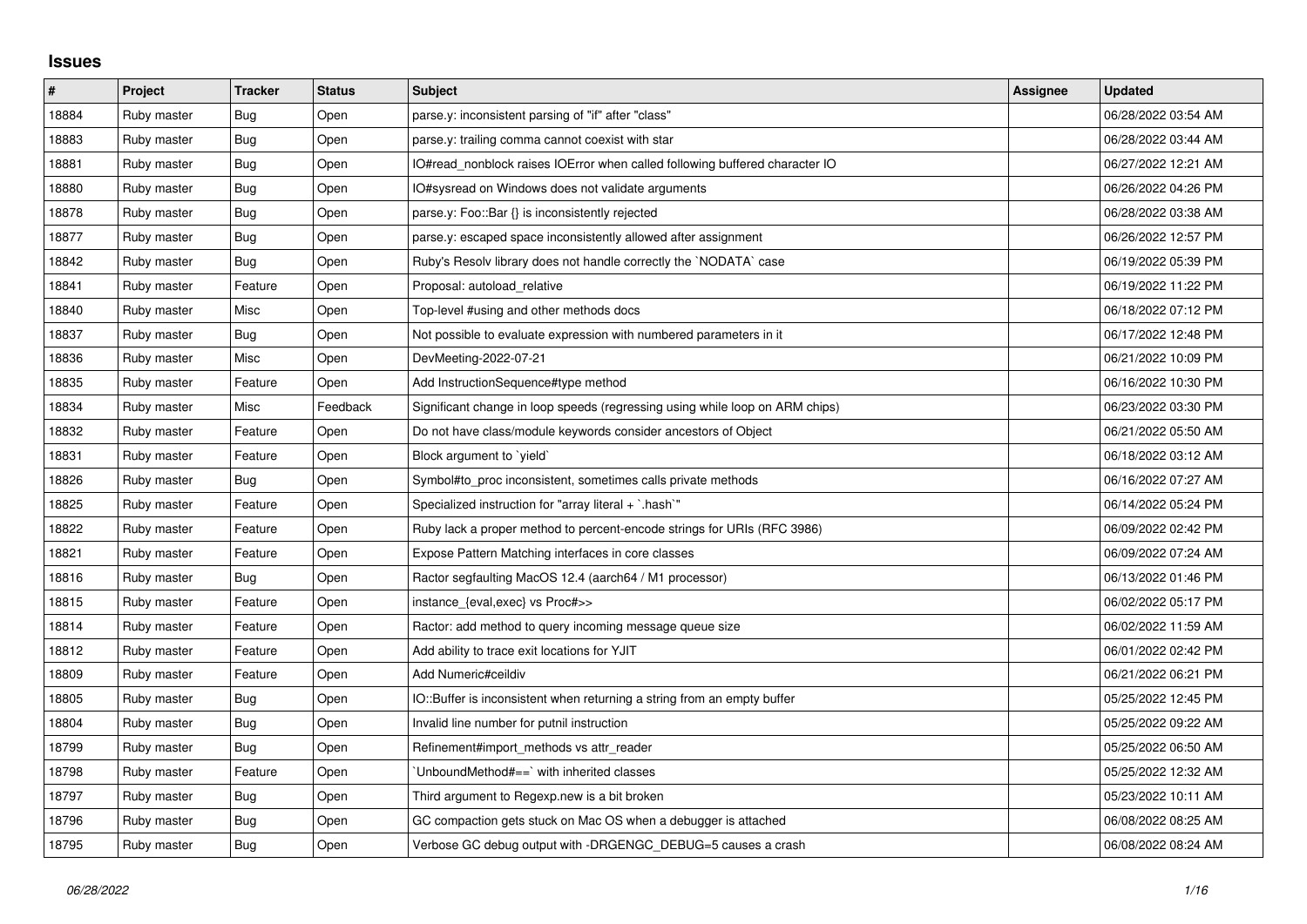| #     | Project     | <b>Tracker</b> | <b>Status</b> | Subject                                                                                                                | <b>Assignee</b> | <b>Updated</b>      |
|-------|-------------|----------------|---------------|------------------------------------------------------------------------------------------------------------------------|-----------------|---------------------|
| 18794 | Ruby master | Bug            | Open          | Windows ucrt - intermittent SEGV TestObjSpace#test_reachable_objects_during_iteration                                  |                 | 05/20/2022 05:19 PM |
| 18789 | Ruby master | <b>Bug</b>     | Open          | make test-bundled-gems failed after make install                                                                       |                 | 05/18/2022 01:01 AM |
| 18785 | Ruby master | <b>Bug</b>     | Feedback      | RbConfig::MAKEFILE_CONFIG["warnflags"] contains "-Wno-cast-function-type" which is not compatible<br>with clang 13.0.0 |                 | 05/25/2022 06:39 PM |
| 18784 | Ruby master | Bug            | Open          | FileUtils.rm_f` and `FileUtils.rm_rf` should not mask exceptions`                                                      |                 | 05/16/2022 09:04 AM |
| 18783 | Ruby master | <b>Bug</b>     | Open          | OptionParser should recognize "-" as an optional argument                                                              |                 | 05/19/2022 12:15 AM |
| 18782 | Ruby master | <b>Bug</b>     | Open          | Race conditions in autoload when loading the same feature with multiple threads.                                       |                 | 05/18/2022 09:22 PM |
| 18780 | Ruby master | <b>Bug</b>     | Open          | Incorrect binding receiver for C API rb_eval_string()                                                                  |                 | 06/15/2022 12:14 AM |
| 18776 | Ruby master | Feature        | Open          | <b>Object Shapes</b>                                                                                                   |                 | 05/13/2022 01:11 AM |
| 18774 | Ruby master | Feature        | Open          | Add Queue#pop(timeout:)                                                                                                |                 | 05/20/2022 12:27 AM |
| 18770 | Ruby master | Bug            | Open          | Inconsistent behavior of IO/StringIO's each methods when called with nil as a separator, limit and chomp:<br>true      |                 | 06/06/2022 05:38 PM |
| 18768 | Ruby master | Bug            | Open          | Inconsistent behavior of IO, StringIO and String each_line methods when return paragraph and chomp: true<br>passed     |                 | 06/10/2022 03:46 PM |
| 18767 | Ruby master | <b>Bug</b>     | Open          | IO.foreach hangs up when passes limit=0                                                                                |                 | 06/18/2022 02:56 AM |
| 18764 | Ruby master | <b>Bug</b>     | Open          | Build Error when Using msys2-mingw64 and Ruby 3.2                                                                      |                 | 05/10/2022 06:48 AM |
| 18763 | Ruby master | <b>Bug</b>     | Open          | The configure option "--with-openssl-dir" has lower precedence than pkg-config                                         |                 | 05/11/2022 11:39 AM |
| 18762 | Ruby master | Feature        | Open          | Add an Array#undigits that compliments Integer#digits                                                                  |                 | 05/03/2022 08:08 PM |
| 18760 | Ruby master | <b>Bug</b>     | Open          | Ractors vs "skynet" microbenchmark                                                                                     |                 | 05/02/2022 11:36 PM |
| 18759 | Ruby master | <b>Bug</b>     | Open          | snapshot-ruby_2_7: test failure on macos-12                                                                            |                 | 04/28/2022 12:18 AM |
| 18758 | Ruby master | Bug            | Open          | Ruby fails to build on M1 Mac when x86 Homebrew is installed                                                           |                 | 04/28/2022 03:19 PM |
| 18757 | Ruby master | Feature        | Open          | Introduce %R percent literal for anchored regular expression patterns                                                  |                 | 04/27/2022 05:30 PM |
| 18751 | Ruby master | <b>Bug</b>     | Open          | Regression on master for Method#== when comparing public with private method                                           |                 | 05/18/2022 01:27 AM |
| 18750 | Ruby master | <b>Bug</b>     | Feedback      | Segmentation fault on SIGINT when waiting in TracePoint handler                                                        |                 | 04/29/2022 10:47 AM |
| 18743 | Ruby master | <b>Bug</b>     | Open          | Enumerator#next / peek re-use each others stacktraces                                                                  |                 | 04/19/2022 02:42 PM |
| 18740 | Ruby master | <b>Bug</b>     | Open          | Use of rightward assignment changes line number needed for line-targeted TracePoint                                    |                 | 04/27/2022 09:56 AM |
| 18738 | Ruby master | <b>Bug</b>     | Open          | IRB can't recognize heredoc after words                                                                                |                 | 04/18/2022 12:00 AM |
| 18737 | Ruby master | <b>Bug</b>     | Open          | Windows 'require' is case independent                                                                                  |                 | 04/22/2022 06:18 PM |
| 18736 | Ruby master | Feature        | Open          | self-p for method chain                                                                                                |                 | 04/15/2022 11:09 AM |
| 18733 | Ruby master | Bug            | Open          | Ruby GC problems cause performance issue with Ractor                                                                   |                 | 04/15/2022 09:13 AM |
| 18731 | Ruby master | Bug            | Open          | Parallel test-all sometimes does not run at all some tests                                                             |                 | 04/23/2022 12:58 PM |
| 18725 | Ruby master | Misc           | Open          | IO#write and IO#wait_writable block for write pipe if read pipe is closed in other thread on OpenBSD                   |                 | 04/13/2022 11:20 PM |
| 18691 | Ruby master | Misc           | Feedback      | An option to run `make rbconfig.rb` in a different directory                                                           |                 | 06/16/2022 04:59 PM |
| 18690 | Ruby master | Feature        | Open          | Allow `Kernel#then` to take arguments                                                                                  |                 | 05/10/2022 06:16 PM |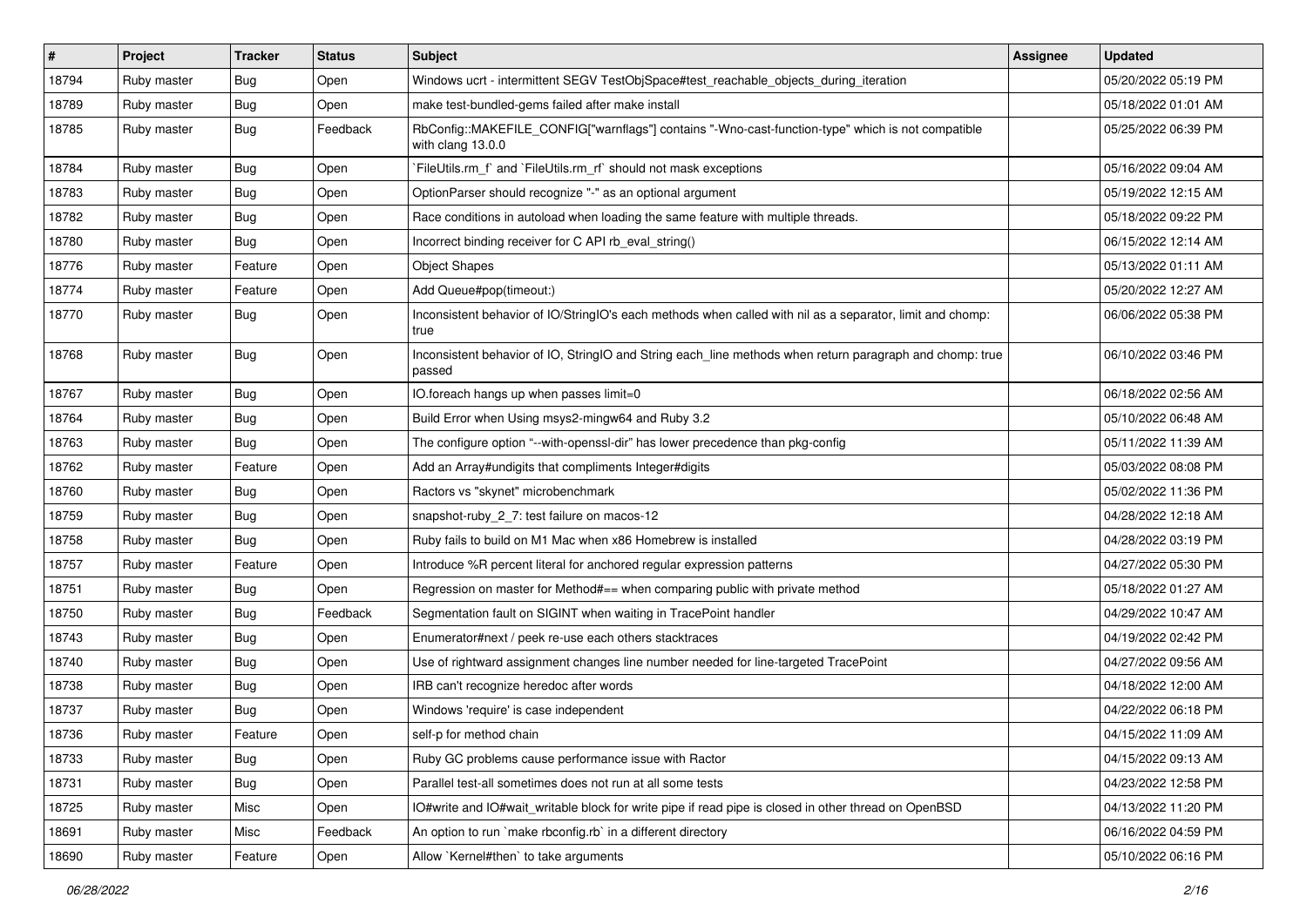| $\vert$ # | Project     | <b>Tracker</b> | <b>Status</b> | <b>Subject</b>                                                                            | <b>Assignee</b> | <b>Updated</b>      |
|-----------|-------------|----------------|---------------|-------------------------------------------------------------------------------------------|-----------------|---------------------|
| 18686     | Ruby master | Bug            | Open          | Regexp supporting unexpected age properties in Ruby < 3.2                                 |                 | 04/08/2022 06:52 PM |
| 18685     | Ruby master | Feature        | Open          | Enumerator.product: Cartesian product of enumerables                                      |                 | 04/26/2022 07:02 AM |
| 18683     | Ruby master | Feature        | Open          | Allow to create hashes with a specific capacity.                                          |                 | 04/22/2022 02:34 PM |
| 18678     | Ruby master | Bug            | Open          | Crash on Mac - vm_call0_cfunc_with_frame                                                  |                 | 05/26/2022 05:40 PM |
| 18675     | Ruby master | Feature        | Open          | Add new exception class for resolv timeouts                                               |                 | 04/01/2022 11:22 PM |
| 18674     | Ruby master | Bug            | Open          | Build failure `make up` with WSL2                                                         |                 | 04/01/2022 08:51 AM |
| 18668     | Ruby master | Feature        | Open          | Merge `io-nonblock` gems into core                                                        |                 | 04/21/2022 10:02 AM |
| 18661     | Ruby master | Bug            | Open          | Net::HTTP behavior changed between 2.6 and 3.1 on windows.                                |                 | 03/25/2022 01:57 PM |
| 18659     | Ruby master | Feature        | Open          | Create a Binding at the time of an exception and make it available to Rescue              |                 | 03/25/2022 10:55 AM |
| 18657     | Ruby master | Bug            | Open          | IRB raises exception when stdout is a pipe                                                |                 | 06/08/2022 03:34 PM |
| 18648     | Ruby master | Feature        | Feedback      | ruby2_keywords and  name arguments with impossible names                                  |                 | 03/18/2022 06:25 PM |
| 18647     | Ruby master | Feature        | Open          | Non-recursive option for iseq-targeted Tracepoints in ruby 2.6+                           |                 | 03/18/2022 09:41 AM |
| 18644     | Ruby master | Feature        | Open          | Coerce anything callable to a Proc                                                        |                 | 06/18/2022 05:28 PM |
| 18642     | Ruby master | Feature        | Open          | Named ripper fields                                                                       |                 | 05/12/2022 01:37 PM |
| 18640     | Ruby master | Feature        | Open          | default empty string argument for `String#sub` and `String#sub!`, e.g. `"hello".sub("I")` |                 | 03/19/2022 02:33 AM |
| 18630     | Ruby master | Feature        | Open          | Introduce general `IO#timeout` and `IO#timeout=`for all (non-)blocking operations.        |                 | 04/21/2022 09:36 AM |
| 18622     | Ruby master | Bug            | Open          | const_get still looks in Object, while lexical constant lookup no longer does             |                 | 04/22/2022 11:26 AM |
| 18617     | Ruby master | Feature        | Open          | Allow multiples keys in Hash#[] acting like Hash#dig                                      |                 | 03/10/2022 01:36 PM |
| 18616     | Ruby master | Bug            | Open          | Error with clang(1) on MacOS due to __declspec()                                          |                 | 03/09/2022 10:50 AM |
| 18608     | Ruby master | Bug            | Open          | 'require': cannot load such file -- ripper (LoadError) after 'make distclean'             |                 | 05/27/2022 04:10 AM |
| 18607     | Ruby master | Bug            | Feedback      | Ruby 2.7.5 fails to configure on macOS Monterey on mac with M1 Pro                        |                 | 03/04/2022 01:08 PM |
| 18605     | Ruby master | Bug            | Open          | Fails to run on (newer) 32bit Windows with ucrt                                           |                 | 04/01/2022 07:52 AM |
| 18603     | Ruby master | Feature        | Open          | Allow syntax like obj.method(arg)=value                                                   |                 | 02/27/2022 05:04 PM |
| 18597     | Ruby master | Feature        | Open          | Strings need a named method like `dup` that doesn't duplicate if receiver is mutable      |                 | 02/26/2022 11:56 PM |
| 18594     | Ruby master | Feature        | Open          | Add a #to_h method on URI::Generic                                                        |                 | 03/31/2022 01:18 PM |
| 18593     | Ruby master | Feature        | Open          | Add back URI.escape                                                                       |                 | 02/18/2022 07:45 PM |
| 18587     | Ruby master | Misc           | Open          | What was the reason behind Ruby choosing SipHash for Hash?                                |                 | 02/17/2022 12:02 AM |
| 18583     | Ruby master | Feature        | Open          | Pattern-matching: API for custom unpacking strategies?                                    |                 | 03/17/2022 01:10 PM |
| 18580     | Ruby master | Bug            | Open          | Range#include? inconsistency for beginless String ranges                                  |                 | 03/09/2022 10:22 PM |
| 18576     | Ruby master | Feature        | Open          | Rename `ASCII-8BIT` encoding to `BINARY`                                                  |                 | 03/17/2022 03:06 PM |
| 18573     | Ruby master | Feature        | Open          | Object#pack1                                                                              |                 | 02/08/2022 08:51 AM |
| 18568     | Ruby master | Feature        | Open          | Explore lazy RubyGems boot to reduce need for --disable-gems                              |                 | 02/17/2022 07:15 AM |
| 18559     | Ruby master | Feature        | Open          | Allocation tracing: Objects created by the parser are attributed to Kernel.require        |                 | 06/27/2022 02:48 PM |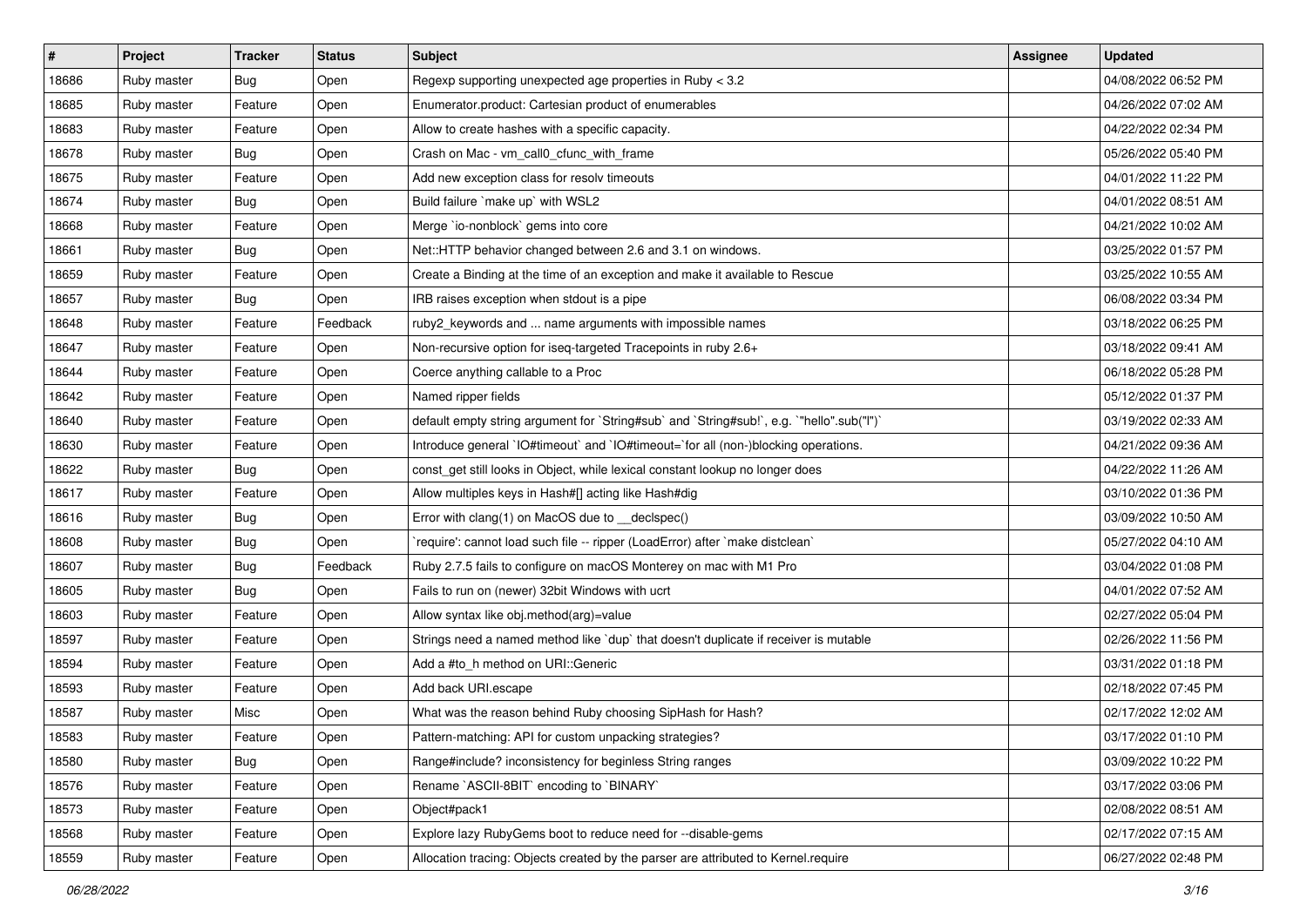| #     | <b>Project</b> | <b>Tracker</b> | <b>Status</b> | Subject                                                                                                     | <b>Assignee</b> | <b>Updated</b>      |
|-------|----------------|----------------|---------------|-------------------------------------------------------------------------------------------------------------|-----------------|---------------------|
| 18554 | Ruby master    | Feature        | Open          | Move unicode_normalize to a default gem                                                                     |                 | 01/31/2022 05:51 PM |
| 18551 | Ruby master    | Feature        | Open          | Make Range#reverse_each to raise an exception if endless                                                    |                 | 01/28/2022 11:13 PM |
| 18518 | Ruby master    | Bug            | Open          | NoMemoryError + [FATAL] failed to allocate memory for twice 1 << large                                      |                 | 01/28/2022 01:40 PM |
| 18515 | Ruby master    | Feature        | Open          | Add Range#reverse_each implementation for performance                                                       |                 | 01/31/2022 02:23 AM |
| 18510 | Ruby master    | <b>Bug</b>     | Open          | Unexpected waiting for console when starting ruby on windows                                                |                 | 01/23/2022 02:53 PM |
| 18507 | Ruby master    | <b>Bug</b>     | Open          | Incorrect target_os detection in configure script                                                           |                 | 01/25/2022 08:57 AM |
| 18506 | Ruby master    | Bug            | Open          | make and make install rebuild items every time unnecessarily - sometimes causing races in parallel installs |                 | 01/21/2022 01:46 PM |
| 18498 | Ruby master    | Feature        | Open          | Introduce a public WeakKeysMap that compares by equality                                                    |                 | 02/20/2022 04:06 PM |
| 18494 | Ruby master    | Feature        | Open          | [RFC] ENV["RUBY_GC_"]= changes GC parameters dynamically                                                    |                 | 01/17/2022 11:15 PM |
| 18492 | Ruby master    | <b>Bug</b>     | Open          | `rb_rescue2` inside `rb_protect` segfaults on Windows                                                       |                 | 01/14/2022 03:17 PM |
| 18478 | Ruby master    | Feature        | Open          | Module#constant pairs                                                                                       |                 | 01/11/2022 07:55 PM |
| 18477 | Ruby master    | Feature        | Open          | Float#sqrt and Integer#sqrt                                                                                 |                 | 01/11/2022 07:34 PM |
| 18476 | Ruby master    | <b>Bug</b>     | Open          | Call to require stuck forever after receiving EAGAIN on writev when running with zeus                       |                 | 02/28/2022 02:55 PM |
| 18473 | Ruby master    | <b>Bug</b>     | Open          | Raw data in Socket::Option#inspect on Amazon Linux 2                                                        |                 | 01/11/2022 02:13 PM |
| 18472 | Ruby master    | Bug            | Open          | rb_w32_map_errno is not found on Ruby-3.1.0                                                                 |                 | 01/13/2022 09:59 AM |
| 18463 | Ruby master    | Feature        | Open          | Random number generation with xoshiro                                                                       |                 | 02/13/2022 09:12 AM |
| 18462 | Ruby master    | Feature        | Open          | Proposal to merge WASI based WebAssembly support                                                            |                 | 03/24/2022 03:05 AM |
| 18457 | Ruby master    | <b>Bug</b>     | Open          | ruby 2.7.5 fiddle/types.rb use uint32_t but fiddle/cparser.rb lacks uint32_t                                |                 | 01/03/2022 01:00 PM |
| 18456 | Ruby master    | <b>Bug</b>     | Open          | rdoc non-determinism: module includes can be added once or twice to generated .ri                           |                 | 01/01/2022 11:16 PM |
| 18455 | Ruby master    | <b>Bug</b>     | Open          | 'IO#close' has poor performance and difficult to understand semantics.                                      |                 | 04/04/2022 02:02 AM |
| 18454 | Ruby master    | Bug            | Open          | YJIT slowing down key Discourse benchmarks                                                                  |                 | 01/04/2022 08:45 AM |
| 18444 | Ruby master    | <b>Bug</b>     | Open          | Trapped TSTP causes a locking deadlock in 3.0.3 onward                                                      |                 | 05/26/2022 10:29 PM |
| 18440 | Ruby master    | Feature        | Open          | YJIT is enabled if any YJIT tuning options are set                                                          |                 | 12/30/2021 08:17 PM |
| 18438 | Ruby master    | Feature        | Open          | Add `Exception#additional_message` to show additional error information                                     |                 | 02/07/2022 02:55 AM |
| 18435 | Ruby master    | <b>Bug</b>     | Open          | Calling `protected` on ancestor method changes result of `instance_methods(false)`                          |                 | 06/09/2022 10:23 AM |
| 18430 | Ruby master    | Bug            | Feedback      | Raspberry Pi 3.0.3 Compile Issue                                                                            |                 | 12/28/2021 12:46 AM |
| 18429 | Ruby master    | <b>Bug</b>     | Open          | Configure ruby-3.0.3 on Solaris 10 Unknown keyword 'URL' in './ruby.tmp.pc'                                 |                 | 01/18/2022 09:15 PM |
| 18423 | Ruby master    | Feature        | Open          | Installing stable versions like 3.0.3 from source generates fatal error by make                             |                 | 12/23/2021 11:44 PM |
| 18420 | Ruby master    | Misc           | Open          | Question about how to handle IO pipe reader and writer when forking                                         |                 | 12/22/2021 12:04 AM |
| 18418 | Ruby master    | Feature        | Open          | Add Net::HTTP#security_level=                                                                               |                 | 12/19/2021 11:58 AM |
| 18413 | Ruby master    | Bug            | Open          | Segfault in `ripper/lexer.rb`                                                                               |                 | 12/17/2021 04:49 PM |
| 18412 | Ruby master    | <b>Bug</b>     | Open          | Segfault in test_ractor.rb                                                                                  |                 | 12/17/2021 04:23 AM |
| 18411 | Ruby master    | Feature        | Open          | Introduce `Fiber.blocking` for disabling scheduler.                                                         |                 | 12/23/2021 05:10 PM |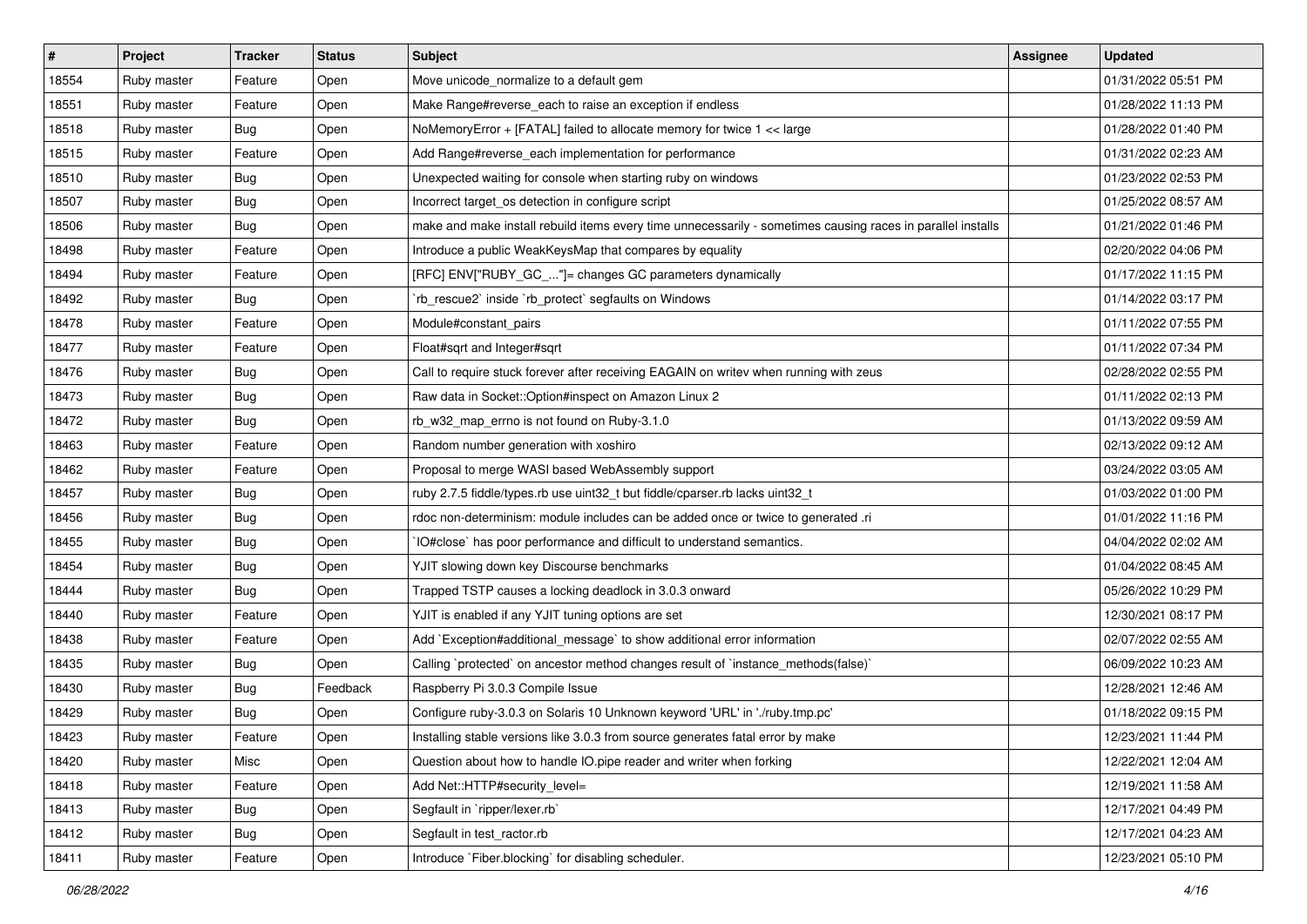| $\sharp$ | Project     | <b>Tracker</b> | <b>Status</b> | <b>Subject</b>                                                                                                                                    | <b>Assignee</b> | <b>Updated</b>      |
|----------|-------------|----------------|---------------|---------------------------------------------------------------------------------------------------------------------------------------------------|-----------------|---------------------|
| 18410    | Ruby master | Feature        | Open          | Proposal to make inspect include underscores on numerics                                                                                          |                 | 12/16/2021 09:07 AM |
| 18404    | Ruby master | Misc           | Open          | 3.1 documentation problems tracking ticket                                                                                                        |                 | 12/24/2021 03:59 PM |
| 18402    | Ruby master | Feature        | Open          | Argument Labels                                                                                                                                   |                 | 01/31/2022 06:14 PM |
| 18401    | Ruby master | Feature        | Open          | Rework `require_relative` to add the "current path" on `\$LOAD_PATH`                                                                              |                 | 12/09/2021 05:41 PM |
| 18396    | Ruby master | Bug            | Open          | An unexpected "hash value omission" syntax error when without parentheses call expr follows                                                       |                 | 03/29/2022 09:58 PM |
| 18395    | Ruby master | Feature        | Open          | Introduce Array#subtract! for performance                                                                                                         |                 | 12/08/2021 04:42 PM |
| 18393    | Ruby master | <b>Bug</b>     | Open          | TestReadline#test_interrupt_in_other_thread fails on armv7hl                                                                                      |                 | 12/07/2021 02:03 PM |
| 18384    | Ruby master | Feature        | Open          | Pattern Match Object                                                                                                                              |                 | 05/07/2022 06:01 PM |
| 18380    | Ruby master | Bug            | Open          | TestAddressResolve#test_socket_getnameinfo_domain_blocking test failures                                                                          |                 | 12/21/2021 04:22 PM |
| 18379    | Ruby master | Bug            | Open          | [CI] Windows mingw/ucrt - test-all timeout failures                                                                                               |                 | 12/02/2021 02:23 AM |
| 18376    | Ruby master | Feature        | Open          | Version comparison API                                                                                                                            |                 | 12/30/2021 10:33 AM |
| 18369    | Ruby master | Feature        | Open          | users.detect(:name, "Dorian") as shorthand for users.detect {  user  user.name == "Dorian" }                                                      |                 | 12/03/2021 02:23 PM |
| 18368    | Ruby master | Feature        | Open          | Range#step semantics for non-Numeric ranges                                                                                                       |                 | 02/02/2022 03:42 PM |
| 18360    | Ruby master | Feature        | Open          | <b>PrettyPrint enhancements</b>                                                                                                                   |                 | 11/24/2021 12:15 AM |
| 18359    | Ruby master | Bug            | Open          | [Windows MinGW] warning Please include winsock2.h before windows.h                                                                                |                 | 11/23/2021 05:07 PM |
| 18357    | Ruby master | Feature        | Open          | Proposal: stop raising when block passed to IO#each_* closes the IO                                                                               |                 | 11/22/2021 09:03 PM |
| 18352    | Ruby master | Misc           | Open          | What is the Hash#grep expected?                                                                                                                   |                 | 11/28/2021 10:39 PM |
| 18338    | Ruby master | Bug            | Open          | Encoding.default_external = Encoding::UTF_16BE may add a wrongly-encoded string to<br>\$LOADED_FEATURES                                           |                 | 11/15/2021 07:32 AM |
| 18336    | Ruby master | Feature        | Feedback      | How to deal with Trojan Source vulnerability                                                                                                      |                 | 11/23/2021 08:39 PM |
| 18334    | Ruby master | Feature        | Open          | ENV#to_h returns a new Hash object but Hash#to_h does not, which can cause inconsistencies                                                        |                 | 11/17/2021 05:46 PM |
| 18332    | Ruby master | Feature        | Open          | a ? b                                                                                                                                             |                 | 12/29/2021 04:38 AM |
| 18331    | Ruby master | Feature        | Open          | Kernel.#Time                                                                                                                                      |                 | 11/13/2021 12:41 PM |
| 18296    | Ruby master | Feature        | Open          | Custom exception formatting should override `Exception#full_message`.                                                                             |                 | 12/15/2021 08:49 PM |
| 18291    | Ruby master | Feature        | Open          | When use $=\sim$ with named group, if regex is on the right side, variable not defined.                                                           |                 | 11/06/2021 12:36 PM |
| 18286    | Ruby master | Bug            | Open          | Universal arm64/x86_84 binary built on an x86_64 machine segfaults/is killed on arm64                                                             |                 | 05/26/2022 09:45 PM |
| 18285    | Ruby master | Feature        | Open          | NoMethodError#message uses a lot of CPU/is really expensive to call                                                                               |                 | 01/30/2022 12:45 PM |
| 18281    | Ruby master | <b>Bug</b>     | Open          | Ruby 3.1.0: gem uninstall -alx fails to uninstall debug                                                                                           |                 | 06/16/2022 01:08 AM |
| 18280    | Ruby master | Feature        | Feedback      | Allow rb utf8 str new cstr(NULL)                                                                                                                  |                 | 11/11/2021 10:28 AM |
| 18269    | Ruby master | Bug            | Open          | trace_opt_not and trace_opt_regexpmatch2 insns are indistinguishable                                                                              |                 | 11/12/2021 07:44 AM |
| 18265    | Ruby master | Feature        | Open          | Self-contained one-binary feature which discuss on ruby kaigi 2021 day 2, $\Box$ Ruby Committers vs the World<br>/ CRuby Committers <sup>[]</sup> |                 | 10/24/2021 04:11 PM |
| 18262    | Ruby master | Feature        | Open          | Enumerator::Lazy#partition                                                                                                                        |                 | 11/20/2021 10:17 AM |
| 18259    | Ruby master | Feature        | Open          | Support quarter spec %q in Time#strftime                                                                                                          |                 | 10/21/2021 12:15 PM |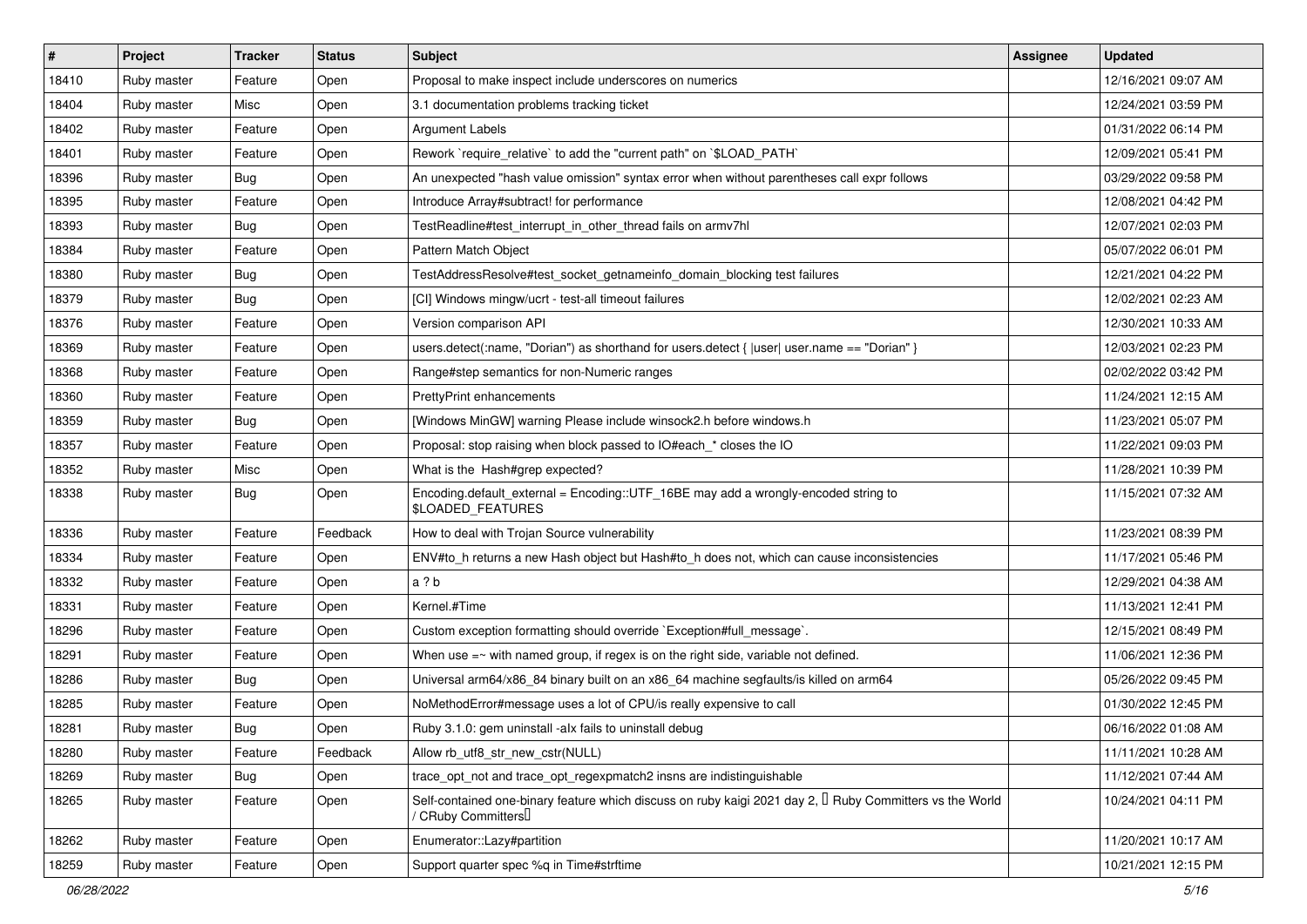| $\vert$ # | Project     | <b>Tracker</b> | <b>Status</b> | Subject                                                                                                                                                               | <b>Assignee</b> | <b>Updated</b>      |
|-----------|-------------|----------------|---------------|-----------------------------------------------------------------------------------------------------------------------------------------------------------------------|-----------------|---------------------|
| 18257     | Ruby master | Bug            | Open          | rb_mRubyVMFrozenCore is broken by GC run                                                                                                                              |                 | 02/10/2022 12:36 PM |
| 18256     | Ruby master | Feature        | Open          | Change the canonical name of Thread::Mutex, Thread::Queue, Thread::SizedQueue and<br>Thread::ConditionVariable to just Mutex, Queue, SizedQueue and ConditionVariable |                 | 10/20/2021 10:59 PM |
| 18255     | Ruby master | Bug            | Open          | ioctl zeroes the last buffer byte                                                                                                                                     |                 | 10/25/2021 08:13 AM |
| 18248     | Ruby master | Misc           | Open          | Add Feature Triaging Guide                                                                                                                                            |                 | 10/12/2021 03:21 PM |
| 18247     | Ruby master | Bug            | Open          | weird results for `Array#slice` or `Array#[]` with argument of type `Enumerator::ArithmeticSequence`                                                                  |                 | 03/30/2022 11:05 PM |
| 18242     | Ruby master | Feature        | Open          | Parser makes multiple assignment sad in confusing way                                                                                                                 |                 | 10/09/2021 07:58 AM |
| 18228     | Ruby master | Feature        | Open          | Add a 'timeout' option to 'IO.copy_stream'                                                                                                                            |                 | 10/01/2021 05:10 AM |
| 18186     | Ruby master | Bug            | Open          | SEGV with system command - MinGW?                                                                                                                                     |                 | 09/22/2021 03:20 PM |
| 18181     | Ruby master | Feature        | Open          | Introduce Enumerable#min_with_value, max_with_value, and minmax_with_value                                                                                            |                 | 01/25/2022 07:33 AM |
| 18179     | Ruby master | Feature        | Open          | Add Math methods to Numeric                                                                                                                                           |                 | 03/24/2022 02:54 PM |
| 18168     | Ruby master | Feature        | Open          | Add ActiveSupport deep_transform_values to Ruby                                                                                                                       |                 | 09/15/2021 05:29 AM |
| 18162     | Ruby master | Feature        | Open          | Shorthand method Proc#isolate to create isolated proc objects                                                                                                         |                 | 09/13/2021 02:33 AM |
| 18152     | Ruby master | Bug            | Open          | Fix theoretical bug with signals $+$ qsort                                                                                                                            |                 | 09/08/2021 03:38 PM |
| 18151     | Ruby master | Feature        | Open          | Incorrect Resolv result when DNS server is unreachable                                                                                                                |                 | 09/18/2021 12:22 AM |
| 18150     | Ruby master | Misc           | Open          | Proposal: Deprecate leading zero syntax to declare octals, since it's extremely confusing (and Python 3<br>removed it too)                                            |                 | 09/04/2021 03:21 AM |
| 18146     | Ruby master | Feature        | Open          | Add 'delete_prefix' and 'delete_suffix' to 'Pathname'                                                                                                                 |                 | 09/03/2021 04:59 AM |
| 18144     | Ruby master | Bug            | Open          | Timeout not working while regular expression match is running                                                                                                         |                 | 09/02/2021 07:08 AM |
| 18137     | Ruby master | Feature        | Open          | A new method to check Proc is isolated or not                                                                                                                         |                 | 10/27/2021 07:30 AM |
| 18136     | Ruby master | Feature        | Open          | take_while_after                                                                                                                                                      |                 | 01/28/2022 06:23 AM |
| 18135     | Ruby master | Feature        | Open          | Introduce Enumerable#detect only                                                                                                                                      |                 | 09/02/2021 05:44 PM |
| 18133     | Ruby master | Bug            | Assigned      | LTO: TestGCCompact#test_ast_compacts segfaults on i686                                                                                                                |                 | 04/23/2022 04:19 PM |
| 18132     | Ruby master | Bug            | Open          | TODO: fix ccan/list thread safety                                                                                                                                     |                 | 01/02/2022 08:22 AM |
| 18131     | Ruby master | <b>Bug</b>     | Open          | addr2line.c: Some inlined functions mistakenly shown                                                                                                                  |                 | 08/24/2021 07:59 PM |
| 18129     | Ruby master | Bug            | Open          | Ractor-incompatible global variables can be accessed through alias                                                                                                    |                 | 08/23/2021 10:08 PM |
| 18127     | Ruby master | Feature        | Open          | Ractor-local version of Singleton                                                                                                                                     |                 | 11/09/2021 02:45 PM |
| 18123     | Ruby master | <b>Bug</b>     | Feedback      | addr2line.c: Define `SHF_COMPRESSED`                                                                                                                                  |                 | 06/09/2022 09:11 AM |
| 18121     | Ruby master | Bug            | Feedback      | addr2line.c: Endianness                                                                                                                                               |                 | 06/09/2022 09:13 AM |
| 18083     | Ruby master | Feature        | Open          | Capture error in ensure block.                                                                                                                                        |                 | 10/21/2021 01:00 PM |
| 18082     | Ruby master | Misc           | Open          | FileUtils.remove_entry_secure has inconsistent document                                                                                                               |                 | 08/17/2021 04:26 PM |
| 18081     | Ruby master | Bug            | Feedback      | addr2line.c: Wrong section for `DW_AT_ranges`                                                                                                                         |                 | 06/09/2022 09:19 AM |
| 18080     | Ruby master | Bug            | Open          | Syntax error on one-line pattern matching                                                                                                                             |                 | 08/18/2021 12:38 AM |
| 18073     | Ruby master | <b>Bug</b>     | Open          | test/ruby/test_jit.rb: "error: invalid use of '__builtin_va_arg_pack ()"" on Ruby 2.7.4 on gcc 4.8.5                                                                  |                 | 12/03/2021 03:04 PM |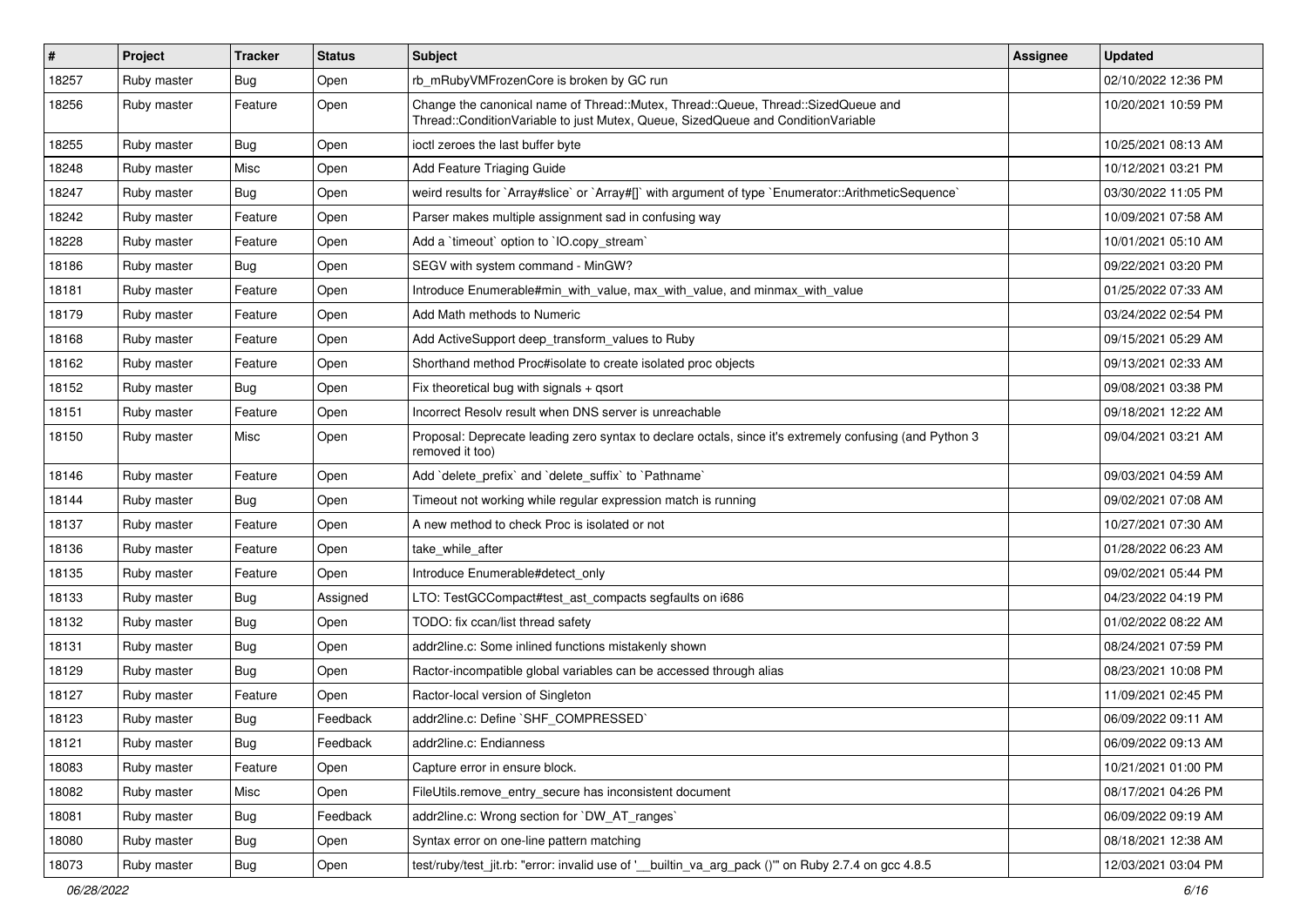| $\vert$ # | Project     | <b>Tracker</b> | <b>Status</b> | <b>Subject</b>                                                                                                                              | <b>Assignee</b> | <b>Updated</b>      |
|-----------|-------------|----------------|---------------|---------------------------------------------------------------------------------------------------------------------------------------------|-----------------|---------------------|
| 18070     | Ruby master | Feature        | Open          | attr` should be removed                                                                                                                     |                 | 08/09/2021 05:51 PM |
| 18069     | Ruby master | Feature        | Open          | instance_exec` is just ignored when the block is originally a method                                                                        |                 | 08/10/2021 05:33 AM |
| 18063     | Ruby master | Feature        | Open          | io uring implementation                                                                                                                     |                 | 08/05/2021 10:02 AM |
| 18061     | Ruby master | Bug            | Open          | Execshield test: libruby.so.N.N.N: FAIL: property-note test because no .note.gnu.property section found                                     |                 | 06/22/2022 07:58 AM |
| 18057     | Ruby master | Feature        | Open          | Introduce Array#mean                                                                                                                        |                 | 08/02/2021 02:16 PM |
| 18055     | Ruby master | Feature        | Open          | Introduce                                                                                                                                   |                 | 07/30/2021 09:30 AM |
| 18049     | Ruby master | Bug            | Feedback      | Cannot build ruby-3.0.2 on NetBSD                                                                                                           |                 | 08/01/2021 12:36 AM |
| 18047     | Ruby master | Feature        | Feedback      | TracePoint: Add event type for constant access                                                                                              |                 | 12/02/2021 08:35 PM |
| 18042     | Ruby master | Feature        | Feedback      | YARV code optimization                                                                                                                      |                 | 07/27/2021 09:11 PM |
| 18035     | Ruby master | Feature        | Open          | Introduce general model/semantic for immutable by default.                                                                                  |                 | 11/09/2021 04:47 PM |
| 18033     | Ruby master | Feature        | Open          | Time.new to parse a string                                                                                                                  |                 | 12/07/2021 02:15 PM |
| 18013     | Ruby master | Bug            | Open          | Unexpected results when mxiing negated character classes and case-folding                                                                   |                 | 06/29/2021 12:05 PM |
| 18012     | Ruby master | <b>Bug</b>     | Open          | Case-insensitive character classes can only match multiple code points when top-level character class is<br>not negated                     |                 | 06/29/2021 08:35 AM |
| 18010     | Ruby master | <b>Bug</b>     | Open          | Character class with single character gets case-folded with following string                                                                |                 | 06/28/2021 09:30 AM |
| 18009     | Ruby master | <b>Bug</b>     | Open          | Regexps \w and \W with /i option and /u option produce inconsistent results under nested negation and<br>intersection                       |                 | 06/28/2021 09:09 AM |
| 18005     | Ruby master | Feature        | Open          | Enable non-blocking `binding.irb`.                                                                                                          |                 | 06/24/2021 07:20 PM |
| 18004     | Ruby master | Feature        | Open          | Add Async to the stdlib                                                                                                                     |                 | 11/26/2021 06:01 AM |
| 17999     | Ruby master | <b>Bug</b>     | Open          | TestMethod#test_zsuper intermittent timeout error on raspbian10-aarch64 Cl                                                                  |                 | 06/18/2021 01:33 AM |
| 17994     | Ruby master | Feature        | Open          | Clarify `IO.read` behavior and add `File.read` method                                                                                       |                 | 07/16/2021 03:04 AM |
| 17992     | Ruby master | Feature        | Feedback      | Upstreaming the htmlentities gem into CGI#.(un)escape_html                                                                                  |                 | 06/30/2021 02:26 PM |
| 17990     | Ruby master | Bug            | Open          | Inconsistent behavior of Regexp quantifiers over characters with complex case foldings                                                      |                 | 06/15/2021 11:59 AM |
| 17989     | Ruby master | Bug            | Open          | Case insensitive Regexps do not handle characters with overlapping case foldings                                                            |                 | 06/15/2021 11:43 AM |
| 17950     | Ruby master | Feature        | Open          | Unable to pattern-match against a String key                                                                                                |                 | 06/15/2021 11:42 AM |
| 17944     | Ruby master | Feature        | Open          | Remove Socket.gethostbyaddr and Socket.gethostbyname                                                                                        |                 | 06/10/2021 08:26 AM |
| 17942     | Ruby master | Feature        | Open          | Add a `initialize(public @a, private @b)` shortcut syntax for defining public/private accessors for instance<br>vars as part of constructor |                 | 12/13/2021 12:43 AM |
| 17938     | Ruby master | Feature        | Open          | Keyword alternative for boolean positional arguments                                                                                        |                 | 07/15/2021 06:46 AM |
| 17931     | Ruby master | Bug            | Open          | Compile fails setup option nodynamic                                                                                                        |                 | 07/07/2021 08:51 AM |
| 17926     | Ruby master | Bug            | Open          | spec/ruby/core/file/atime spec.rb: a random failing test on Travis ppc64le                                                                  |                 | 06/02/2021 04:35 PM |
| 17925     | Ruby master | <b>Bug</b>     | Open          | Pattern matching syntax using semicolon one-line                                                                                            |                 | 06/04/2021 03:08 PM |
| 17924     | Ruby master | Feature        | Open          | Range#infinite?                                                                                                                             |                 | 07/08/2021 11:58 PM |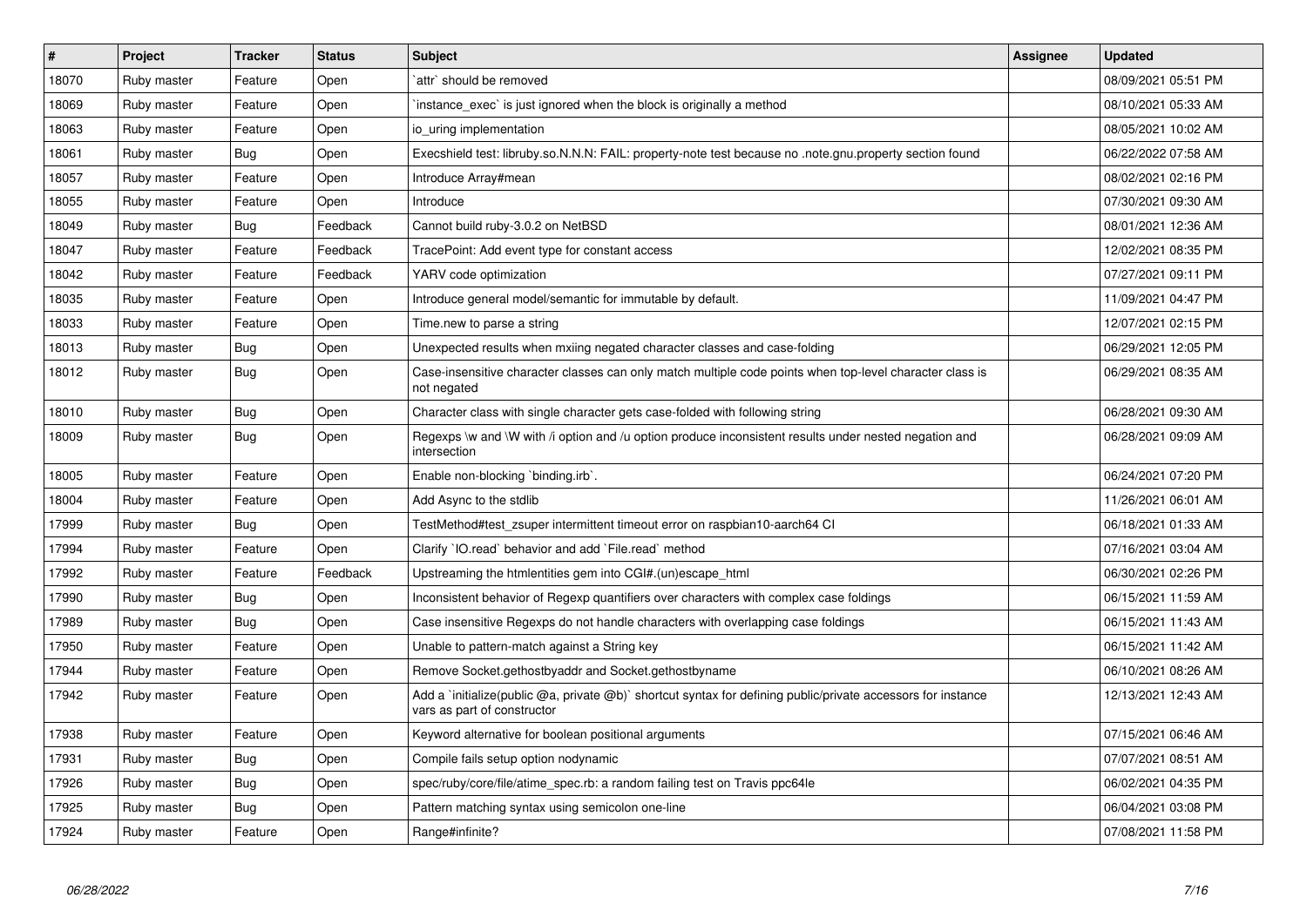| $\vert$ # | Project     | <b>Tracker</b> | <b>Status</b> | Subject                                                                                                                    | <b>Assignee</b> | <b>Updated</b>      |
|-----------|-------------|----------------|---------------|----------------------------------------------------------------------------------------------------------------------------|-----------------|---------------------|
| 17878     | Ruby master | Bug            | Open          | bootstraptest/test_ractor.rb:224 a random failing test with "The outgoing-port is already closed<br>(Ractor::ClosedError)" |                 | 09/13/2021 01:10 PM |
| 17859     | Ruby master | Feature        | Open          | Start IRB when running just `ruby`                                                                                         |                 | 05/14/2021 07:54 AM |
| 17856     | Ruby master | Feature        | Open          | ary.member? is slower than ary.include?                                                                                    |                 | 05/11/2021 10:12 AM |
| 17851     | Ruby master | Feature        | Open          | ruby extension for memoryview                                                                                              |                 | 05/05/2021 03:15 PM |
| 17844     | Ruby master | Feature        | Open          | Support list of methods to test with respond to?                                                                           |                 | 05/06/2021 07:00 PM |
| 17834     | Ruby master | Feature        | Open          | Add a Bytes and BytesArray class that implement memoryview                                                                 |                 | 05/06/2021 02:22 PM |
| 17833     | Ruby master | Feature        | Open          | add IO.readinto(b) where b is a bytes like object that is you can get a memoryview from                                    |                 | 06/30/2021 02:36 PM |
| 17829     | Ruby master | Misc           | Open          | Clang/LLVM correctness of x64-mingw32 build (`shorten-64-to-32` warnings)                                                  |                 | 04/26/2021 04:23 PM |
| 17825     | Ruby master | Feature        | Open          | Uniformize Float::INFINITY and Date::infinity.new                                                                          |                 | 05/04/2021 01:43 AM |
| 17817     | Ruby master | Bug            | Open          | --jit outputs ./tmp/_ruby_mjit_*.h: No such file or directory on with TMP                                                  |                 | 04/22/2021 11:57 AM |
| 17815     | Ruby master | Misc           | Open          | Snapcraft Ruby plugin                                                                                                      |                 | 04/20/2021 07:59 PM |
| 17808     | Ruby master | Feature        | Open          | Feature Request: JS like splat of Object properties as named method parameters                                             |                 | 04/17/2021 11:43 PM |
| 17799     | Ruby master | Bug            | Open          | Seg fault in rb_class_clear_method_cache                                                                                   |                 | 12/09/2021 05:39 AM |
| 17797     | Ruby master | Feature        | Open          | MIPS support for addr2line.c                                                                                               |                 | 04/13/2021 03:49 AM |
| 17792     | Ruby master | Bug            | Open          | make notes and make test fail with Ruby3.0.1p64 RaspberryPI 4B Ubuntu 20.10 ARM64                                          |                 | 05/23/2021 08:23 PM |
| 17790     | Ruby master | Feature        | Open          | Have a way to clear a String without resetting its capacity                                                                |                 | 04/21/2021 11:27 PM |
| 17786     | Ruby master | Feature        | Open          | Proposal: new "ends" keyword                                                                                               |                 | 04/11/2021 01:40 AM |
| 17774     | Ruby master | Bug            | Open          | Quantified empty group causes regex to fail                                                                                |                 | 10/13/2021 04:43 PM |
| 17773     | Ruby master | Feature        | Open          | Alias `Numeric#zero?` and `Float#zero?` as `Numeric#empty?` and `Float#empty?`                                             |                 | 04/02/2021 03:39 PM |
| 17771     | Ruby master | Feature        | Open          | String#start_with? should not construct MatchData or set \$~                                                               |                 | 04/02/2021 02:49 PM |
| 17765     | Ruby master | Bug            | Feedback      | Segmentation fault when calling String#gsub                                                                                |                 | 12/02/2021 06:57 PM |
| 17758     | Ruby master | Feature        | Open          | Provide Hash#count for performance improvement                                                                             |                 | 03/28/2021 06:39 PM |
| 17753     | Ruby master | Feature        | Open          | Add Module#namespace                                                                                                       |                 | 04/17/2021 08:04 AM |
| 17749     | Ruby master | Feature        | Open          | Const source location without name                                                                                         |                 | 04/17/2021 07:38 AM |
| 17743     | Ruby master | Feature        | Open          | Show argument types in backtrace                                                                                           |                 | 03/25/2021 06:39 PM |
| 17741     | Ruby master | Feature        | Open          | Ruby links to `objc` for convenience - this should be moved into a native ext                                              |                 | 03/23/2021 01:24 AM |
| 17722     | Ruby master | Bug            | Open          | define method with shareable results in "defined in a different Ractor"                                                    |                 | 08/24/2021 12:03 PM |
| 17721     | Ruby master | Feature        | Feedback      | Proc.new should be able to contruct a lambda                                                                               |                 | 12/03/2021 11:52 AM |
| 17718     | Ruby master | Feature        | Open          | a method paramaters object that can be pattern matched against                                                             |                 | 03/24/2021 01:29 PM |
| 17685     | Ruby master | Feature        | Feedback      | Marshal format for out of band buffer objects                                                                              |                 | 03/24/2021 07:39 AM |
| 17683     | Ruby master | Misc           | Open          | Current status of beginless range (experimental or not)                                                                    |                 | 06/05/2021 07:22 AM |
| 17682     | Ruby master | Feature        | Open          | String#casecmp performance improvement                                                                                     |                 | 03/24/2021 02:29 PM |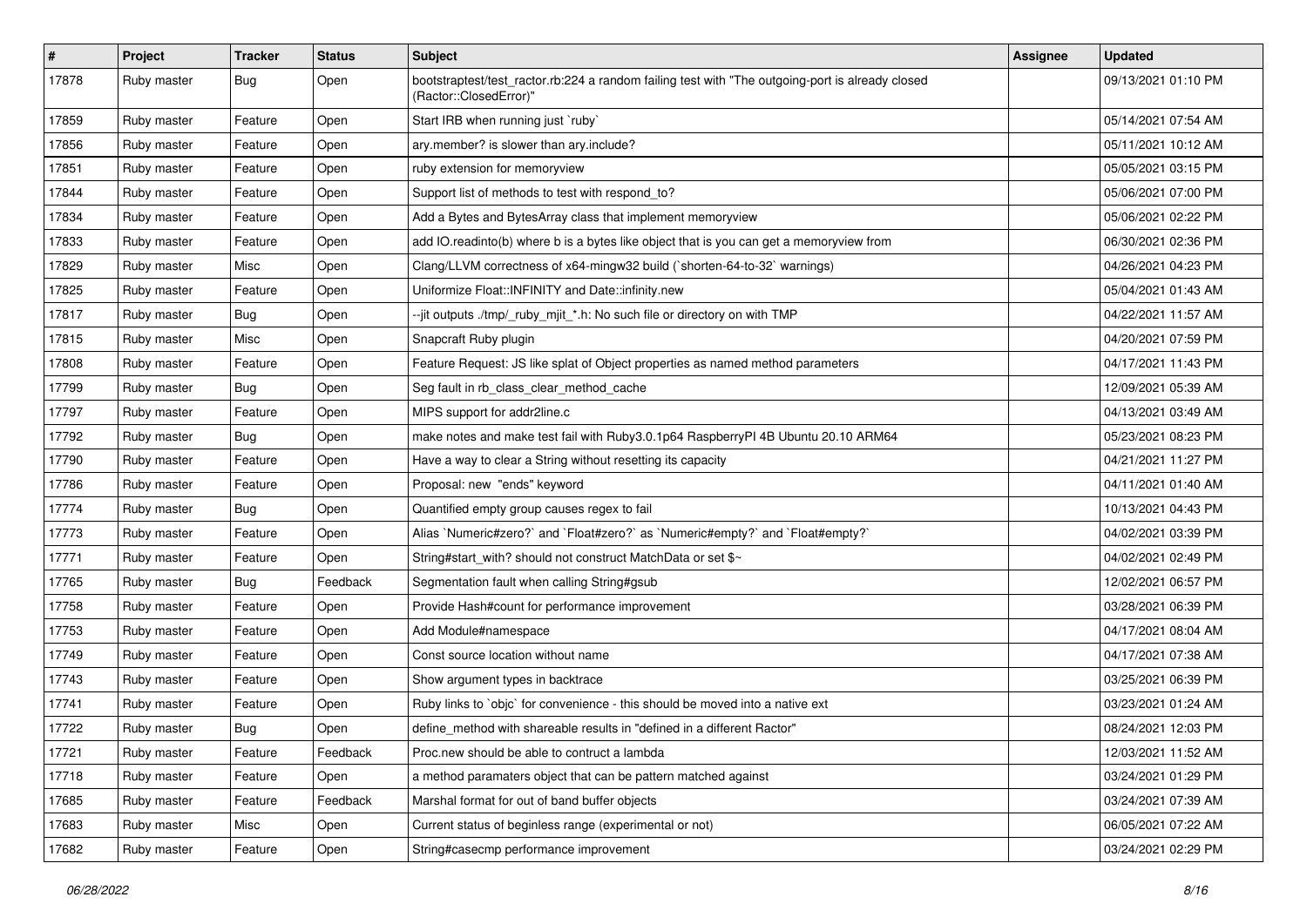| $\sharp$ | Project     | <b>Tracker</b> | <b>Status</b> | Subject                                                                                                                                                    | <b>Assignee</b> | <b>Updated</b>      |
|----------|-------------|----------------|---------------|------------------------------------------------------------------------------------------------------------------------------------------------------------|-----------------|---------------------|
| 17680    | Ruby master | <b>Bug</b>     | Open          | tab completion no longer works on irb3.0                                                                                                                   |                 | 03/13/2021 08:06 AM |
| 17663    | Ruby master | Feature        | Open          | Enumerator#with, an alternative to Enumerator#with_object                                                                                                  |                 | 03/02/2021 05:48 PM |
| 17660    | Ruby master | Feature        | Open          | Expose information about which basic methods have been redefined                                                                                           |                 | 03/02/2021 03:31 PM |
| 17656    | Ruby master | Bug            | Feedback      | Improper functions shown in C level backtrace information                                                                                                  |                 | 06/09/2022 08:40 AM |
| 17647    | Ruby master | Feature        | Open          | Print register `r11` on 32-bit ARM Linux                                                                                                                   |                 | 04/30/2021 11:22 AM |
| 17646    | Ruby master | Bug            | Open          | Check for `__builtin_mul_overflow` with `long long` arguments                                                                                              |                 | 02/19/2021 06:19 PM |
| 17637    | Ruby master | Misc           | Open          | Endless ranges with 'nil' boundary weird behavior                                                                                                          |                 | 02/19/2021 07:57 AM |
| 17627    | Ruby master | Feature        | Open          | Suggestion: Implement `freeze_values` instance method on collection-like classes.                                                                          |                 | 02/16/2021 07:58 PM |
| 17616    | Ruby master | Feature        | Open          | Support backtracing on Linux with non-GNU-libc + libunwind                                                                                                 |                 | 02/09/2021 01:12 PM |
| 17611    | Ruby master | Feature        | Open          | Expose `rb_execarg` interfaces and `rb_grantpt`                                                                                                            |                 | 02/07/2021 01:52 AM |
| 17598    | Ruby master | Feature        | Feedback      | 00000000000000                                                                                                                                             |                 | 02/03/2021 01:13 AM |
| 17591    | Ruby master | Misc           | Open          | Test frameworks and REPLs do not show deprecation warnings by default                                                                                      |                 | 02/17/2021 09:06 AM |
| 17586    | Ruby master | Misc           | Open          | Please run Windows CI in all std-lib repos                                                                                                                 |                 | 01/28/2021 02:34 PM |
| 17579    | Ruby master | Feature        | Open          | [Proposal] A suggestion for newline-separated shorthand notation, for the creation of Arrays containing<br>strings that may contain ' ' (space) characters |                 | 01/25/2021 04:33 PM |
| 17576    | Ruby master | Feature        | Open          | Partial Functions (procs, lambdas)                                                                                                                         |                 | 01/24/2021 07:58 PM |
| 17566    | Ruby master | Feature        | Open          | Tune thread QoS / efficiency on macOS                                                                                                                      |                 | 01/29/2021 09:16 AM |
| 17565    | Ruby master | Misc           | Open          | Prefer use of access(2) in rb_file_load_ok() to check for existence of require'd files                                                                     |                 | 01/21/2021 08:52 PM |
| 17562    | Ruby master | Feature        | Open          | Update - E option in --help                                                                                                                                |                 | 01/19/2021 05:38 PM |
| 17550    | Ruby master | Feature        | Open          | Why no function to get all subdirectories of a directory?                                                                                                  |                 | 01/18/2021 08:57 AM |
| 17548    | Ruby master | Feature        | Open          | Need simple way to include symlink directories in Dir.glob                                                                                                 |                 | 03/21/2022 01:35 PM |
| 17528    | Ruby master | Feature        | Open          | Make Addrinfo.getaddrinfo fall back to Timeout.timeout for :resolv_timeout                                                                                 |                 | 01/13/2021 08:50 PM |
| 17520    | Ruby master | Feature        | Feedback      | Allow symbols starting with number, e.g. : 2_weeks                                                                                                         |                 | 02/09/2021 10:36 PM |
| 17506    | Ruby master | <b>Bug</b>     | Open          | Ractor isolation broken by ThreadGroup                                                                                                                     |                 | 01/03/2021 08:05 PM |
| 17496    | Ruby master | Feature        | Open          | Add constant Math::TAU                                                                                                                                     |                 | 01/13/2021 05:47 AM |
| 17474    | Ruby master | Feature        | Open          | Interpreting constants at compile time                                                                                                                     |                 | 01/07/2021 04:40 PM |
| 17472    | Ruby master | Feature        | Open          | HashWithIndifferentAccess like Hash extension                                                                                                              |                 | 06/16/2022 01:08 AM |
| 17471    | Ruby master | Feature        | Open          | send_if method for improved conditional chaining                                                                                                           |                 | 12/29/2020 03:23 PM |
| 17468    | Ruby master | Feature        | Open          | Deprecate RUBY DEVEL                                                                                                                                       |                 | 06/16/2022 01:08 AM |
| 17422    | Ruby master | Misc           | Open          | 3.0 documentation problems tracking ticket                                                                                                                 |                 | 12/24/2020 12:51 PM |
| 17416    | Ruby master | Feature        | Open          | Improve performance Kernel#itself                                                                                                                          |                 | 12/21/2020 01:14 PM |
| 17406    | Ruby master | Feature        | Open          | Add `NoMatchingPatternError#depth`                                                                                                                         |                 | 12/19/2020 03:18 PM |
| 17399    | Ruby master | Misc           | Open          | Are endless methods experimental?                                                                                                                          |                 | 12/22/2020 07:05 PM |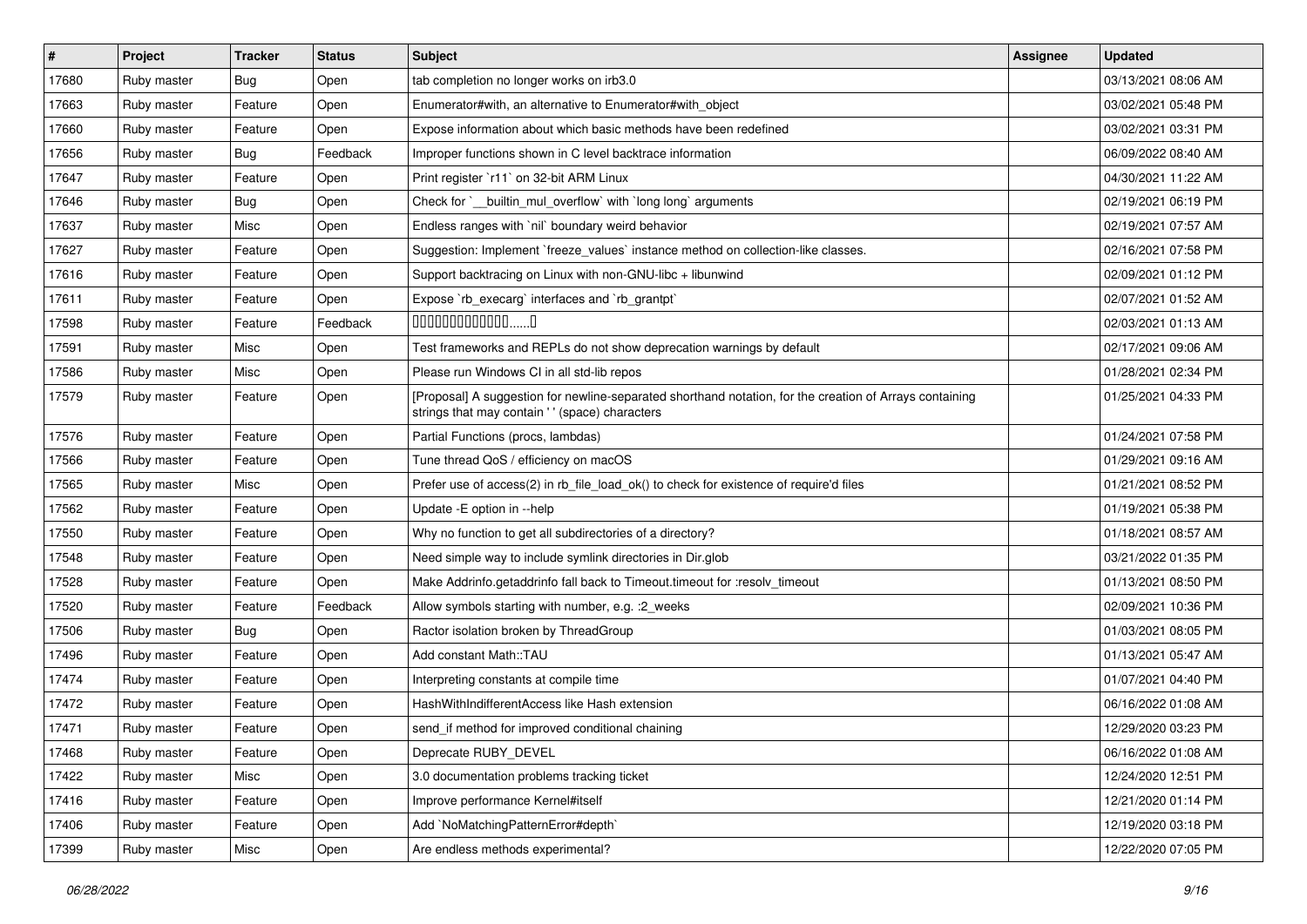| $\sharp$ | Project     | <b>Tracker</b> | <b>Status</b> | Subject                                                                                                | <b>Assignee</b> | <b>Updated</b>      |
|----------|-------------|----------------|---------------|--------------------------------------------------------------------------------------------------------|-----------------|---------------------|
| 17390    | Ruby master | Misc           | Open          | Class and method-level docs for Ractor                                                                 |                 | 12/13/2020 06:33 PM |
| 17384    | Ruby master | Feature        | Feedback      | shorthand of Hash#merge                                                                                |                 | 12/10/2020 06:14 AM |
| 17383    | Ruby master | Bug            | Open          | 3.0 recursion memory speed issues                                                                      |                 | 12/09/2020 05:41 PM |
| 17375    | Ruby master | Feature        | Open          | Add scheduler callbacks for transferring fibers                                                        |                 | 12/07/2020 11:31 PM |
| 17373    | Ruby master | Bug            | Open          | Ruby 3.0 is slower at Discourse bench than Ruby 2.7                                                    |                 | 01/04/2021 06:47 AM |
| 17357    | Ruby master | Feature        | Open          | Queue#pop` should have a block form for closed queues                                                  |                 | 01/12/2021 07:32 AM |
| 17356    | Ruby master | Feature        | Open          | Alignment of memory allocated through Fiddle struct's malloc                                           |                 | 12/02/2020 11:06 AM |
| 17354    | Ruby master | Bug            | Open          | Module#const_source_location is misleading for constants awaiting autoload                             |                 | 03/26/2021 05:56 PM |
| 17353    | Ruby master | Feature        | Open          | Functional chaining operator                                                                           |                 | 11/30/2020 03:29 AM |
| 17342    | Ruby master | Feature        | Feedback      | Hash#fetch_set                                                                                         |                 | 12/17/2020 05:28 AM |
| 17337    | Ruby master | <b>Bug</b>     | Open          | Don't embed Ruby build-time configuration in Ruby                                                      |                 | 12/21/2020 04:17 PM |
| 17333    | Ruby master | Feature        | Open          | Enumerable#many?                                                                                       |                 | 12/11/2020 03:38 AM |
| 17330    | Ruby master | Feature        | Open          | Object#non                                                                                             |                 | 01/25/2021 03:54 PM |
| 17326    | Ruby master | Feature        | Open          | Add Kernel#must! to the standard library                                                               |                 | 06/22/2022 04:10 PM |
| 17325    | Ruby master | Feature        | Open          | Adds Fiber#cancel, which forces a Fiber to break/return                                                |                 | 11/19/2020 12:34 AM |
| 17316    | Ruby master | Feature        | Open          | On memoization                                                                                         |                 | 05/13/2022 11:32 AM |
| 17315    | Ruby master | Feature        | Open          | Hash #transform                                                                                        |                 | 11/13/2020 08:38 PM |
| 17311    | Ruby master | Feature        | Open          | Improve performance Array#deconstruct & Array#to_ary                                                   |                 | 11/08/2020 07:12 AM |
| 17309    | Ruby master | Misc           | Open          | URI escape being deprecated, yet there is no replacement                                               |                 | 11/11/2020 12:52 AM |
| 17298    | Ruby master | Feature        | Open          | Ractor's basket communication APIs                                                                     |                 | 11/13/2020 04:16 PM |
| 17290    | Ruby master | Feature        | Open          | Syntax sugar for boolean keyword argument                                                              |                 | 10/29/2020 04:51 AM |
| 17286    | Ruby master | Feature        | Open          | 'Ractor.new' should accept 'move: true'                                                                |                 | 11/08/2020 03:01 AM |
| 17285    | Ruby master | Feature        | Open          | Less strict `Ractor.select`                                                                            |                 | 10/26/2020 03:15 AM |
| 17278    | Ruby master | Feature        | Feedback      | On-demand sharing of constants for Ractor                                                              |                 | 02/01/2021 04:24 PM |
| 17263    | Ruby master | <b>Bug</b>     | Open          | Fiber context switch degrades with number of fibers, limit on number of fibers                         |                 | 01/31/2022 02:47 PM |
| 17258    | Ruby master | Feature        | Open          | Oneshot Branch Coverage                                                                                |                 | 10/09/2020 08:26 PM |
| 17208    | Ruby master | Feature        | Open          | Add `Set#compact` and `Set#compact!` methods                                                           |                 | 11/05/2020 10:44 AM |
| 17206    | Ruby master | Feature        | Open          | Introduce new Regexp option to avoid global MatchData allocations                                      |                 | 10/28/2020 10:43 PM |
| 17199    | Ruby master | Misc           | Open          | id outputed by inspect and to s output does not allow to find actual object id and vice-versa          |                 | 10/20/2020 09:35 PM |
| 17180    | Ruby master | Bug            | Open          | Ractor and constant referencing                                                                        |                 | 09/20/2020 05:43 PM |
| 17174    | Ruby master | Misc           | Open          | "Error relocating, symbol not found" error when compiling a native extension on Alpine with Ruby >=2.4 |                 | 10/06/2020 11:19 AM |
| 17170    | Ruby master | Feature        | Feedback      | Numeric.zero, Numeric.one                                                                              |                 | 09/16/2020 01:36 AM |
| 17166    | Ruby master | Feature        | Open          | net/http not supporting unix domain sockets                                                            |                 | 09/12/2020 02:51 PM |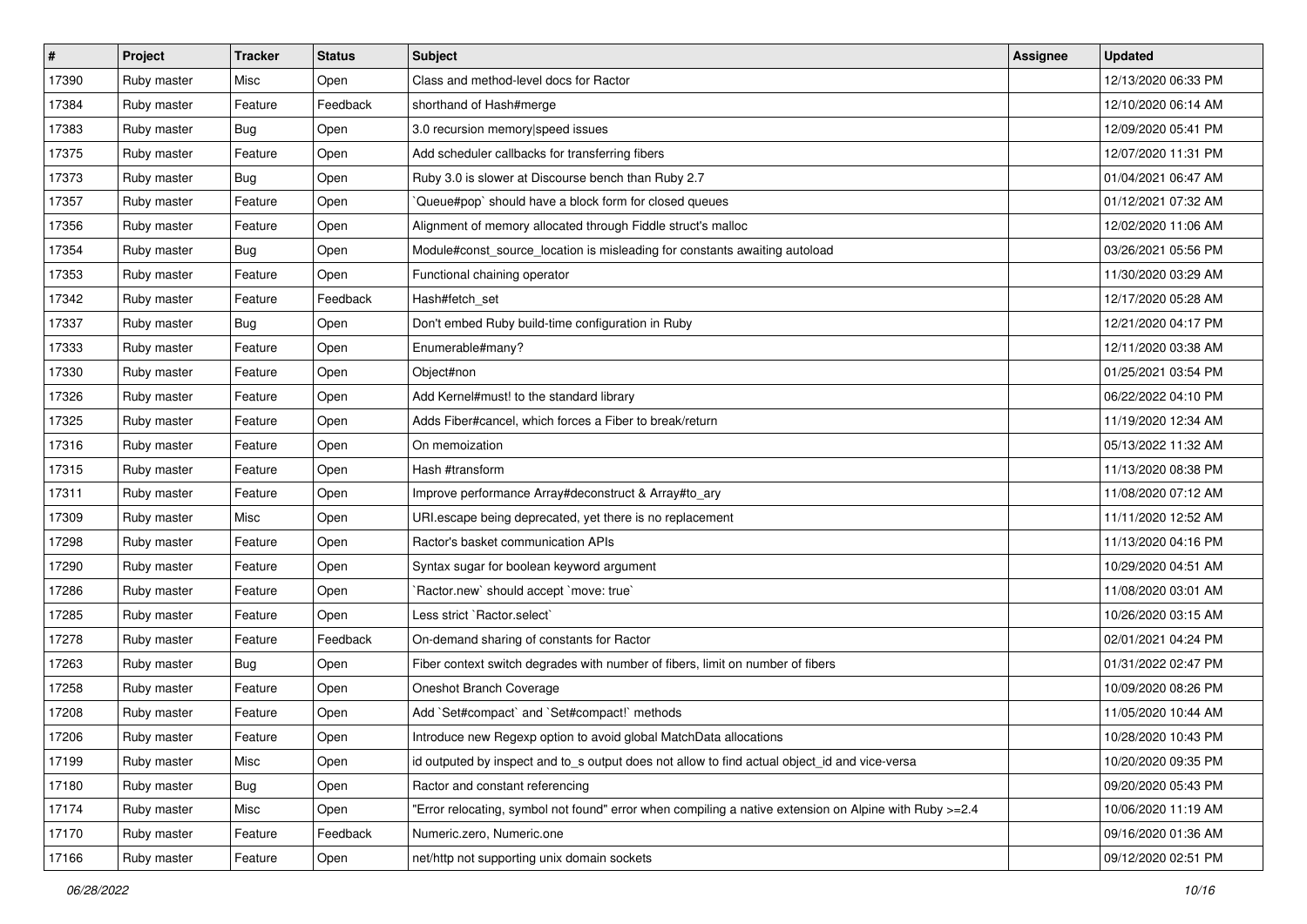| $\vert$ # | Project     | <b>Tracker</b> | <b>Status</b> | <b>Subject</b>                                                                              | <b>Assignee</b> | <b>Updated</b>      |
|-----------|-------------|----------------|---------------|---------------------------------------------------------------------------------------------|-----------------|---------------------|
| 17165     | Ruby master | Feature        | Open          | Add `filter` and `flatten` keywords to `Enumerable#map`                                     |                 | 09/13/2020 09:41 AM |
| 17163     | Ruby master | Feature        | Open          | Rename 'begin'                                                                              |                 | 09/09/2020 03:04 AM |
| 17159     | Ruby master | Bug            | Open          | extend 'define_method' for Ractor                                                           |                 | 10/29/2020 04:06 PM |
| 17156     | Ruby master | Feature        | Open          | Refinements per directory tree                                                              |                 | 12/07/2020 05:19 AM |
| 17155     | Ruby master | Feature        | Open          | Add a Diggable mixin                                                                        |                 | 09/05/2020 02:08 PM |
| 17151     | Ruby master | Feature        | Open          | Support multiple builtin ruby code for implimatation in Ruby & C                            |                 | 09/05/2020 01:41 AM |
| 17148     | Ruby master | Feature        | Open          | stdbuf(1) support                                                                           |                 | 09/07/2020 04:12 AM |
| 17147     | Ruby master | Feature        | Feedback      | New method to get frozen strings from String objects                                        |                 | 09/07/2020 01:41 AM |
| 17146     | Ruby master | Bug            | Open          | Queue operations are allowed after it is frozen                                             |                 | 10/20/2021 08:32 PM |
| 17143     | Ruby master | Feature        | Open          | Improve support for warning categories                                                      |                 | 11/20/2020 01:05 PM |
| 17142     | Ruby master | Bug            | Open          | Ruby fails to build in AIX                                                                  |                 | 03/20/2021 07:08 AM |
| 17140     | Ruby master | Feature        | Open          | Merge Enumerable#grep(_v) with Enumerable#select/reject                                     |                 | 02/10/2021 07:56 AM |
| 17137     | Ruby master | Misc           | Open          | Cooperation on maintaining official docker ruby images                                      |                 | 09/02/2020 05:03 PM |
| 17134     | Ruby master | Feature        | Open          | Add resolv_timeout to TCPSocket                                                             |                 | 12/10/2020 09:09 AM |
| 17132     | Ruby master | Bug            | Feedback      | vcs.rb doesn't detect git submodules as vcs                                                 |                 | 08/31/2020 11:31 AM |
| 17127     | Ruby master | Feature        | Open          | Some TrueClass methods are faster if implemented in Ruby                                    |                 | 11/05/2020 07:11 AM |
| 17121     | Ruby master | Feature        | Open          | Remove ENV#index                                                                            |                 | 08/13/2020 09:58 AM |
| 17115     | Ruby master | Feature        | Open          | Optimize String#casecmp? for ASCII strings                                                  |                 | 08/15/2020 03:48 AM |
| 17099     | Ruby master | Feature        | Open          | Remove boolean argument and warning from Module#attr                                        |                 | 12/18/2020 04:15 AM |
| 17097     | Ruby master | Feature        | Open          | 'map_min', 'map_max'                                                                        |                 | 01/13/2021 01:24 AM |
| 17056     | Ruby master | Feature        | Open          | Array#index: Allow specifying the position to start search as in String#index               |                 | 09/25/2020 01:41 PM |
| 17053     | Ruby master | Misc           | Open          | RDoc for Hash Keys                                                                          |                 | 07/28/2020 01:21 AM |
| 17047     | Ruby master | Feature        | Open          | Support parameters for MAIL FROM and RCPT TO                                                |                 | 12/06/2021 08:16 PM |
| 17040     | Ruby master | Feature        | Open          | cleanup include/ruby/backward*                                                              |                 | 08/26/2020 07:07 AM |
| 17037     | Ruby master | Bug            | Open          | rounding of Rational#to_f                                                                   |                 | 08/26/2020 03:54 AM |
| 17036     | Ruby master | Feature        | Open          | Regexp deconstruction keys to allow pattern matching                                        |                 | 07/19/2020 02:45 PM |
| 17016     | Ruby master | Feature        | Open          | Enumerable#accumulate                                                                       |                 | 04/27/2021 03:14 PM |
| 17006     | Ruby master | Feature        | Open          | Let `Kernel#Hash` take a block to provide the default value                                 |                 | 07/04/2020 07:51 AM |
| 17004     | Ruby master | Feature        | Open          | Provide a way for methods to omit their return value                                        |                 | 07/20/2020 05:44 AM |
| 17001     | Ruby master | Feature        | Open          | [Feature] Dir.scan to yield dirent for efficient and composable recursive directory scaning |                 | 06/30/2020 07:57 PM |
| 16997     | Ruby master | <b>Bug</b>     | Open          | IO#gets converts some \r\n to \n with universal newline: false                              |                 | 08/26/2020 05:20 PM |
| 16995     | Ruby master | Feature        | Open          | Sets: <=> should be specialized                                                             |                 | 06/26/2020 08:43 PM |
| 16994     | Ruby master | Feature        | Feedback      | Sets: shorthand for frozen sets of symbols / strings                                        |                 | 09/25/2020 08:15 PM |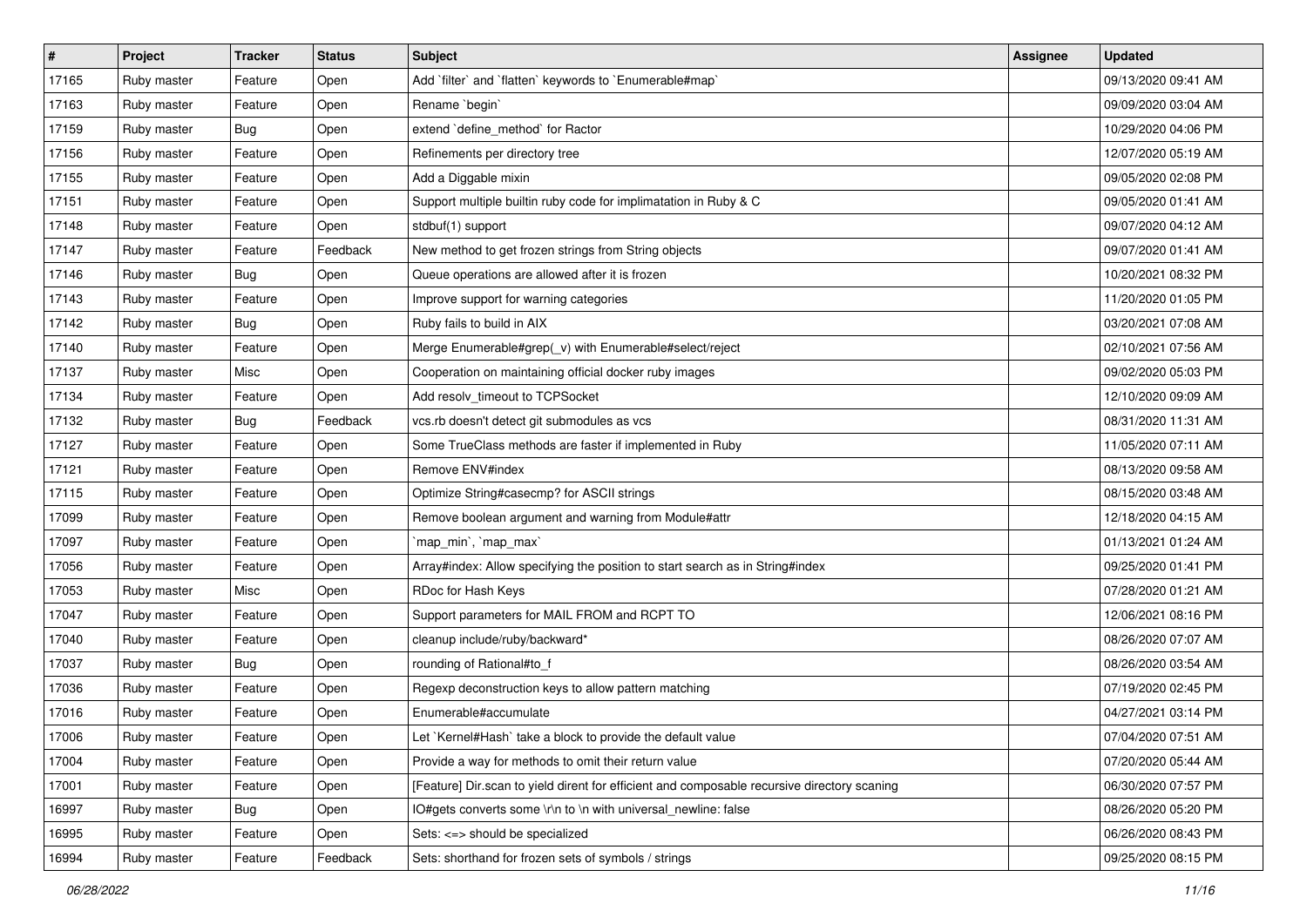| $\sharp$ | Project     | <b>Tracker</b>   | <b>Status</b> | Subject                                                                                       | <b>Assignee</b> | <b>Updated</b>      |
|----------|-------------|------------------|---------------|-----------------------------------------------------------------------------------------------|-----------------|---------------------|
| 16993    | Ruby master | Feature          | Open          | Sets: from hash keys using Hash#key_set                                                       |                 | 06/27/2020 05:44 AM |
| 16991    | Ruby master | Feature          | Open          | Sets: add Set#join                                                                            |                 | 06/26/2020 08:29 PM |
| 16990    | Ruby master | Feature          | Open          | Sets: operators compatibility with Array                                                      |                 | 02/22/2021 11:37 PM |
| 16987    | Ruby master | Feature          | Open          | Enumerator::Lazy vs Array methods                                                             |                 | 07/15/2020 04:56 PM |
| 16971    | Ruby master | Feature          | Open          | weak_ref&.some_method should behave like object&.some_method                                  |                 | 06/19/2020 03:17 PM |
| 16968    | Ruby master | Feature          | Open          | Remove `\$IGNORECASE` from English.rb                                                         |                 | 06/18/2020 04:34 AM |
| 16962    | Ruby master | Feature          | Feedback      | Make IO.for_fd autoclose option default to false                                              |                 | 06/17/2021 06:54 AM |
| 16960    | Ruby master | Feature          | Open          | Feedback regarding => in 'As' Pattern Matching                                                |                 | 06/13/2020 12:32 AM |
| 16959    | Ruby master | <b>Bug</b>       | Open          | Weakmap has specs and third-party usage despite being a private API                           |                 | 06/13/2020 08:54 PM |
| 16953    | Ruby master | Bug              | Feedback      | Windows bash bin files removed in master                                                      |                 | 10/15/2021 01:57 AM |
| 16952    | Ruby master | Feature          | Open          | Kernel.exec gives an incorrect error message when passed a script with a non-existing shebang |                 | 06/11/2020 08:40 PM |
| 16946    | Ruby master | Feature          | Open          | Add an `intersperse` method                                                                   |                 | 06/11/2020 01:47 AM |
| 16929    | Ruby master | Feature          | Open          | Add GC.start(compact: true)                                                                   |                 | 06/01/2020 03:42 PM |
| 16928    | Ruby master | Feature          | Open          | Array#include_all? & Array#include_any?                                                       |                 | 06/01/2020 09:27 PM |
| 16927    | Ruby master | Bug              | Open          | String#tr won't return the expected result for some sign with diacritics                      |                 | 06/01/2020 05:24 AM |
| 16924    | Ruby master | Feature          | Open          | instance_eval equivalent for RubyVM::InstructionSequence                                      |                 | 05/30/2020 03:49 PM |
| 16920    | Ruby master | <b>Bug</b>       | Open          | TestThread#test_signal_at_join fails on aarch64                                               |                 | 12/07/2021 02:17 PM |
| 16913    | Ruby master | Feature          | Open          | Add `ARGF#each_io`                                                                            |                 | 05/25/2020 11:33 PM |
| 16905    | Ruby master | <b>Bug</b>       | Open          | Ruby required to build Ruby on Haiku?                                                         |                 | 05/24/2020 08:08 AM |
| 16899    | Ruby master | Feature          | Open          | Add method `Array#both_end`                                                                   |                 | 05/18/2020 01:44 AM |
| 16898    | Ruby master | Feature          | Open          | Modify the syntax of -> lambda expressions in ruby3                                           |                 | 05/19/2020 02:02 AM |
| 16897    | Ruby master | Feature          | Open          | General purpose memoizer in Ruby 3 with Ruby 2 performance                                    |                 | 06/26/2020 03:51 PM |
| 16895    | Ruby master | Misc             | Open          | Request for cooperation: Try your applications/libraries with master branch and debug options |                 | 05/15/2020 11:51 PM |
| 16851    | Ruby master | Feature          | Feedback      | Ruby hashing algorithm could be improved using Tabulation Hashing                             |                 | 10/22/2020 09:18 AM |
| 16848    | Ruby master | Feature          | Feedback      | Allow callables in \$LOAD_PATH                                                                |                 | 06/26/2020 02:15 PM |
| 16838    | Ruby master | Feature          | Open          | Enumerator::ArithmeticSequence missing allocator for #clone and #dup                          |                 | 05/18/2020 10:44 PM |
| 16833    | Ruby master | Feature          | Open          | Add Enumerator#empty?                                                                         |                 | 05/06/2020 07:55 PM |
| 16829    | Ruby master | Bug              | Open          | Exceptions raised from within an enumerated method lose part of their stacktrace              |                 | 05/20/2022 07:25 PM |
| 16820    | Ruby master | Bug              | Open          | LEGAL is out of sync                                                                          |                 | 08/19/2020 11:08 AM |
| 16818    | Ruby master | Feature          | Open          | Rename `Range#%` to `Range#/`                                                                 |                 | 05/07/2020 08:49 AM |
| 16817    | Ruby master | Feature          | Open          | attr_predicate or attr_query or attr_something for ? methods                                  |                 | 12/23/2021 11:44 PM |
| 16816    | Ruby master | Feature          | Open          | Prematurely terminated Enumerator should stay terminated                                      |                 | 04/09/2021 09:24 PM |
| 16810    | Ruby master | <sub>I</sub> Bug | Open          | ruby segfaults on s390x with musl libc                                                        |                 | 03/05/2021 01:38 AM |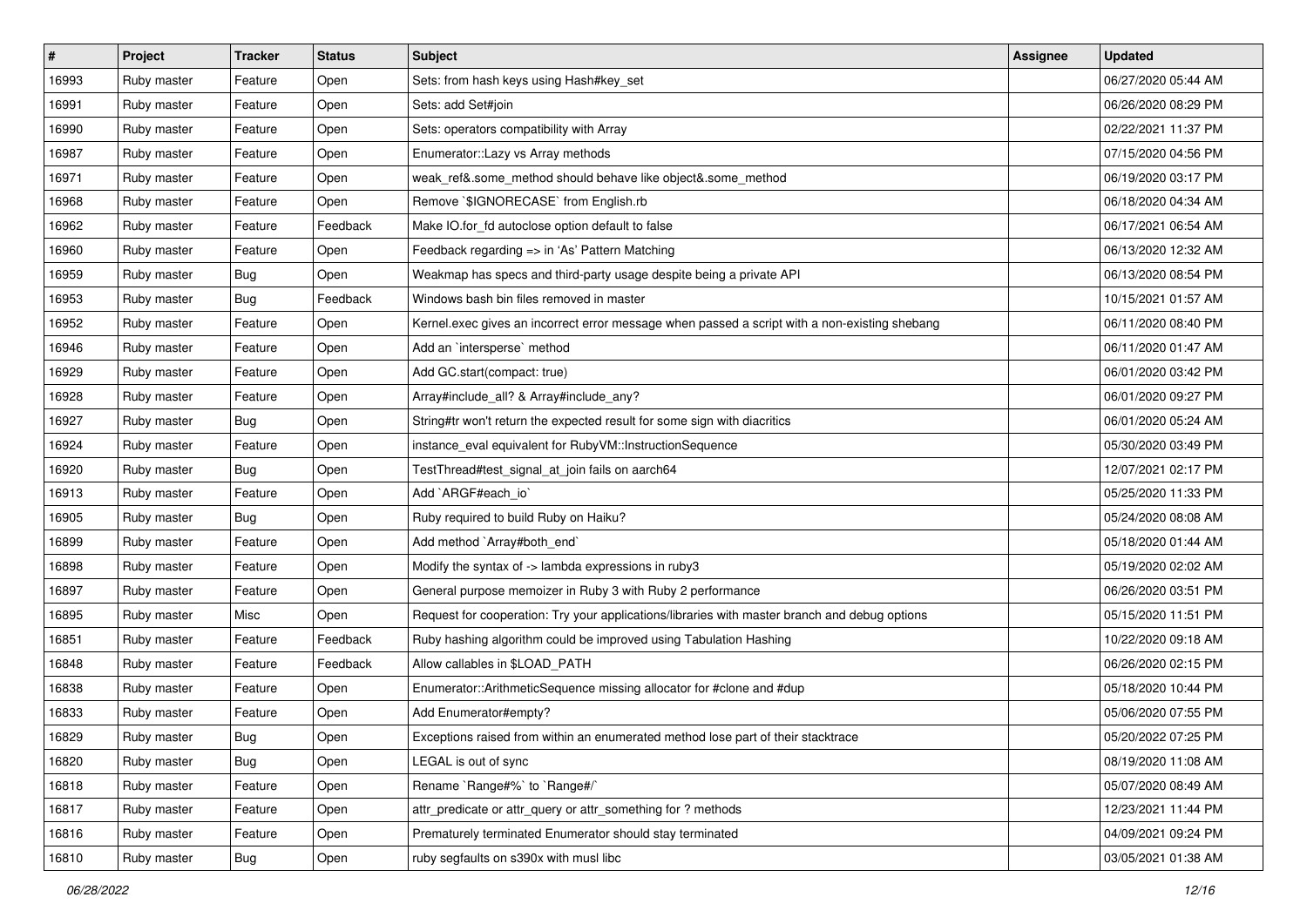| $\vert$ # | Project     | <b>Tracker</b> | <b>Status</b> | <b>Subject</b>                                                                                                                 | <b>Assignee</b> | <b>Updated</b>      |
|-----------|-------------|----------------|---------------|--------------------------------------------------------------------------------------------------------------------------------|-----------------|---------------------|
| 16803     | Ruby master | Misc           | Open          | Discussion: those internal macros reside in public API headers                                                                 |                 | 05/14/2020 12:27 PM |
| 16795     | Ruby master | Feature        | Open          | build ruby.exe on Windows against ruby-static.lib omitting x64-vcruntime-ruby.dll (no '--enable-shared'<br>option for Windows) |                 | 04/17/2020 01:22 PM |
| 16794     | Ruby master | Feature        | Open          | Rightward operators                                                                                                            |                 | 09/10/2020 09:34 PM |
| 16791     | Ruby master | Feature        | Open          | Shortcut for Process::Status.exitstatus                                                                                        |                 | 05/19/2020 03:16 AM |
| 16790     | Ruby master | Feature        | Open          | string format and refinements                                                                                                  |                 | 04/16/2020 03:06 AM |
| 16781     | Ruby master | Feature        | Open          | alias :fold :reduce                                                                                                            |                 | 05/16/2020 08:28 AM |
| 16773     | Ruby master | Feature        | Open          | Reduce allocations in net/http                                                                                                 |                 | 04/10/2020 11:36 AM |
| 16761     | Ruby master | Feature        | Open          | Add an API to move the entire heap, as to make testing GC.compact compatibility easier                                         |                 | 05/07/2020 04:03 PM |
| 16757     | Ruby master | Feature        | Open          | Add intersection to Range                                                                                                      |                 | 01/22/2022 07:26 AM |
| 16755     | Ruby master | Feature        | Open          | warning: `if' at the end of line without an expression                                                                         |                 | 04/03/2020 11:28 PM |
| 16752     | Ruby master | Feature        | Open          | :private param for const_set                                                                                                   |                 | 04/03/2020 12:35 AM |
| 16750     | Ruby master | Misc           | Open          | Change typedef of VALUE for better type checking                                                                               |                 | 04/03/2020 02:34 AM |
| 16745     | Ruby master | Feature        | Open          | Improving Date and DateTime comparison                                                                                         |                 | 03/31/2020 10:32 PM |
| 16742     | Ruby master | Feature        | Open          | RbConfig.windows? and RbConfig.host_os                                                                                         |                 | 04/11/2020 02:00 PM |
| 16741     | Ruby master | Feature        | Open          | Implement Shellwords.shellescape correctly for Windows                                                                         |                 | 03/29/2020 07:54 AM |
| 16739     | Ruby master | Feature        | Open          | Allow Hash#keys and Hash#values to accept a block for filtering output                                                         |                 | 07/10/2020 04:09 PM |
| 16703     | Ruby master | Feature        | Open          | Namespace parameter for `Module#name`                                                                                          |                 | 03/24/2020 10:08 AM |
| 16699     | Ruby master | Feature        | Feedback      | Silence/ignore particular warnings from some parts of the code (in a .rb file)                                                 |                 | 03/20/2020 09:24 PM |
| 16688     | Ruby master | Feature        | Open          | Allow #to_path object as argument to system()                                                                                  |                 | 04/13/2020 05:37 PM |
| 16684     | Ruby master | Feature        | Open          | Use the word "to" instead of "from" in backtrace                                                                               |                 | 04/10/2020 07:58 AM |
| 16678     | Ruby master | Misc           | Open          | Array#values_at has unintuitive behavior when supplied a range starting with negative index                                    |                 | 03/09/2020 02:06 PM |
| 16673     | Ruby master | Feature        | Open          | total_timeout for Net::HTTP                                                                                                    |                 | 03/07/2020 06:25 AM |
| 16671     | Ruby master | Misc           | Open          | <b>BASERUBY</b> version policy                                                                                                 |                 | 03/05/2020 01:11 AM |
| 16667     | Ruby master | Feature        | Open          | Allow parameters to Symbol#to_proc and Method#to_proc                                                                          |                 | 03/03/2020 03:40 PM |
| 16666     | Ruby master | Feature        | Open          | 'string' - 'str' as a shortcut for 'string'.gsub('str', ")?                                                                    |                 | 03/01/2020 08:38 PM |
| 16665     | Ruby master | Feature        | Open          | Add an Array#except_index method                                                                                               |                 | 03/15/2020 03:37 PM |
| 16659     | Ruby master | Misc           | Open          | Documentation on Regexp missing for absence pattern (?~pat)                                                                    |                 | 02/27/2020 04:16 PM |
| 16657     | Ruby master | Feature        | Open          | Don't ship bundled gems as .gem files as well as in expanded form                                                              |                 | 02/27/2020 06:50 AM |
| 16648     | Ruby master | Feature        | Open          | improve GC performance by 5% with builtin_prefetch                                                                             |                 | 02/29/2020 06:27 PM |
| 16638     | Ruby master | Feature        | Open          | Structured Data for Syslog                                                                                                     |                 | 02/17/2020 07:06 PM |
| 16637     | Ruby master | Feature        | Open          | Time#to_s and Date#to_s accept strftime format string                                                                          |                 | 02/17/2020 09:46 PM |
| 16629     | Ruby master | Misc           | Open          | ruby-loco now built & saved on GitHub, both mingw & mswin builds                                                               |                 | 02/12/2020 01:53 PM |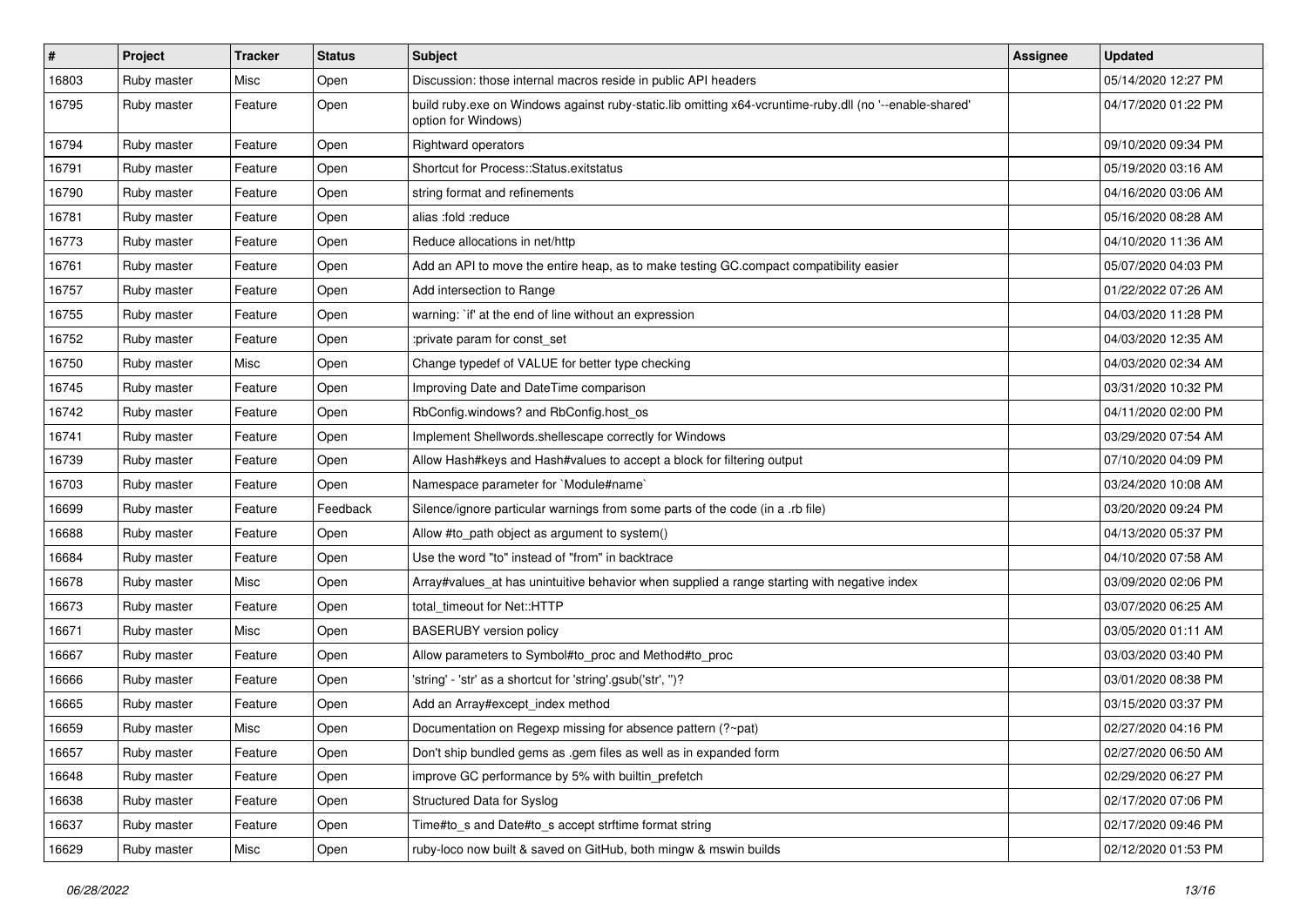| $\vert$ # | Project     | <b>Tracker</b> | <b>Status</b> | <b>Subject</b>                                                                                                 | <b>Assignee</b> | <b>Updated</b>      |
|-----------|-------------|----------------|---------------|----------------------------------------------------------------------------------------------------------------|-----------------|---------------------|
| 16621     | Ruby master | Feature        | Open          | Second block parameter of Pathname#glob to be relative path from self                                          |                 | 02/12/2020 11:27 PM |
| 16615     | Ruby master | Feature        | Open          | Group style access scope for macros                                                                            |                 | 03/09/2020 02:39 PM |
| 16601     | Ruby master | Feature        | Open          | Let `nil.to_a` and `nil.to_h` return a fixed instance                                                          |                 | 02/01/2020 10:12 AM |
| 16600     | Ruby master | Feature        | Open          | Optimized opcodes for frozen arrays and hashes literals                                                        |                 | 01/30/2020 09:51 AM |
| 16597     | Ruby master | Feature        | Open          | missing poll()                                                                                                 |                 | 06/09/2022 09:14 AM |
| 16563     | Ruby master | Feature        | Open          | Let rb_mod_const_at and rb_const_list use an ID table instead for inherited VS private constant<br>segregation |                 | 01/26/2020 04:38 PM |
| 16562     | Ruby master | Feature        | Open          | Expose rb_io_set_encoding_internal to reduce function calls on loading source files                            |                 | 01/27/2020 06:05 AM |
| 16557     | Ruby master | Feature        | Open          | Deduplicate Regexp literals                                                                                    |                 | 02/28/2020 11:44 AM |
| 16517     | Ruby master | Feature        | Open          | mkmf.rb - changes for Windows?                                                                                 |                 | 01/20/2020 06:05 PM |
| 16511     | Ruby master | Feature        | Open          | Staged warnings and better compatibility for keyword arguments in 2.7.1                                        |                 | 02/25/2020 06:54 PM |
| 16507     | Ruby master | Misc           | Open          | $=$ vs include? or match?                                                                                      |                 | 01/12/2020 11:27 PM |
| 16493     | Ruby master | Bug            | Open          | TestThreadQueue#test_thr_kill is flaky on AArch64                                                              |                 | 01/09/2020 09:39 AM |
| 16489     | Ruby master | Feature        | Open          | Make rb_warn_deprecated a public API                                                                           |                 | 01/09/2020 01:22 AM |
| 16487     | Ruby master | Misc           | Open          | Potential for SIMD usage in ruby-core                                                                          |                 | 01/16/2020 05:25 AM |
| 16482     | Ruby master | Feature        | Open          | net/http should support TLS connection to proxies                                                              |                 | 01/05/2020 05:52 PM |
| 16479     | Ruby master | Feature        | Open          | Let execution context local storage be backed by an ID table                                                   |                 | 01/04/2020 01:41 AM |
| 16478     | Ruby master | Feature        | Open          | Fold symbol tables for tracking basic operation method redefinition changes into a single ID table             |                 | 01/04/2020 01:42 AM |
| 16471     | Ruby master | Feature        | Open          | Two feature requests for WeakRef: get original object, callback feature                                        |                 | 01/02/2020 03:44 PM |
| 16464     | Ruby master | Misc           | Open          | Which core objects should support deconstruct/deconstruct_keys?                                                |                 | 12/30/2019 07:54 AM |
| 16460     | Ruby master | Feature        | Open          | External names for keyword parameters in method definitions                                                    |                 | 01/02/2020 02:11 AM |
| 16451     | Ruby master | Feature        | Open          | Special ternary operator for methods ending in `?`                                                             |                 | 12/26/2019 09:03 PM |
| 16436     | Ruby master | Misc           | Open          | hash missing #last method, make it not so consistent (it has #first)                                           |                 | 01/06/2021 09:47 AM |
| 16431     | Ruby master | Feature        | Open          | Optionally load did_you_mean (and RubyGems)                                                                    |                 | 12/18/2019 07:19 PM |
| 16428     | Ruby master | Feature        | Feedback      | Add Array#uniq?, Enumerable#uniq?                                                                              |                 | 08/14/2021 06:12 AM |
| 16425     | Ruby master | Feature        | Open          | Add Thread#dig                                                                                                 |                 | 12/17/2019 12:15 AM |
| 16411     | Ruby master | Feature        | Open          | Safer keyword argument extension                                                                               |                 | 12/10/2019 02:45 AM |
| 16408     | Ruby master | Misc           | Open          | Ruby docs list incorrect method signatures for PTY::getpty/PTY::spawn                                          |                 | 12/12/2019 05:12 PM |
| 16396     | Ruby master | Misc           | Open          | What is the reason for this behaviour of Find.find?                                                            |                 | 12/09/2019 02:51 PM |
| 16381     | Ruby master | Feature        | Open          | Accept resolv_timeout in Net::HTTP                                                                             |                 | 11/29/2019 04:38 PM |
| 16374     | Ruby master | Feature        | Open          | Object#nullify to provide scalars with the effect similar to Enumerable#reject                                 |                 | 12/08/2019 02:30 AM |
| 16373     | Ruby master | Feature        | Open          | RDoc for some of the Kernel methods cannot be found in Kernel module                                           |                 | 05/29/2020 09:29 PM |
| 16370     | Ruby master | Feature        | Open          | Pattern matching with variable assignment (the priority of `in` operator)                                      |                 | 11/27/2019 01:55 PM |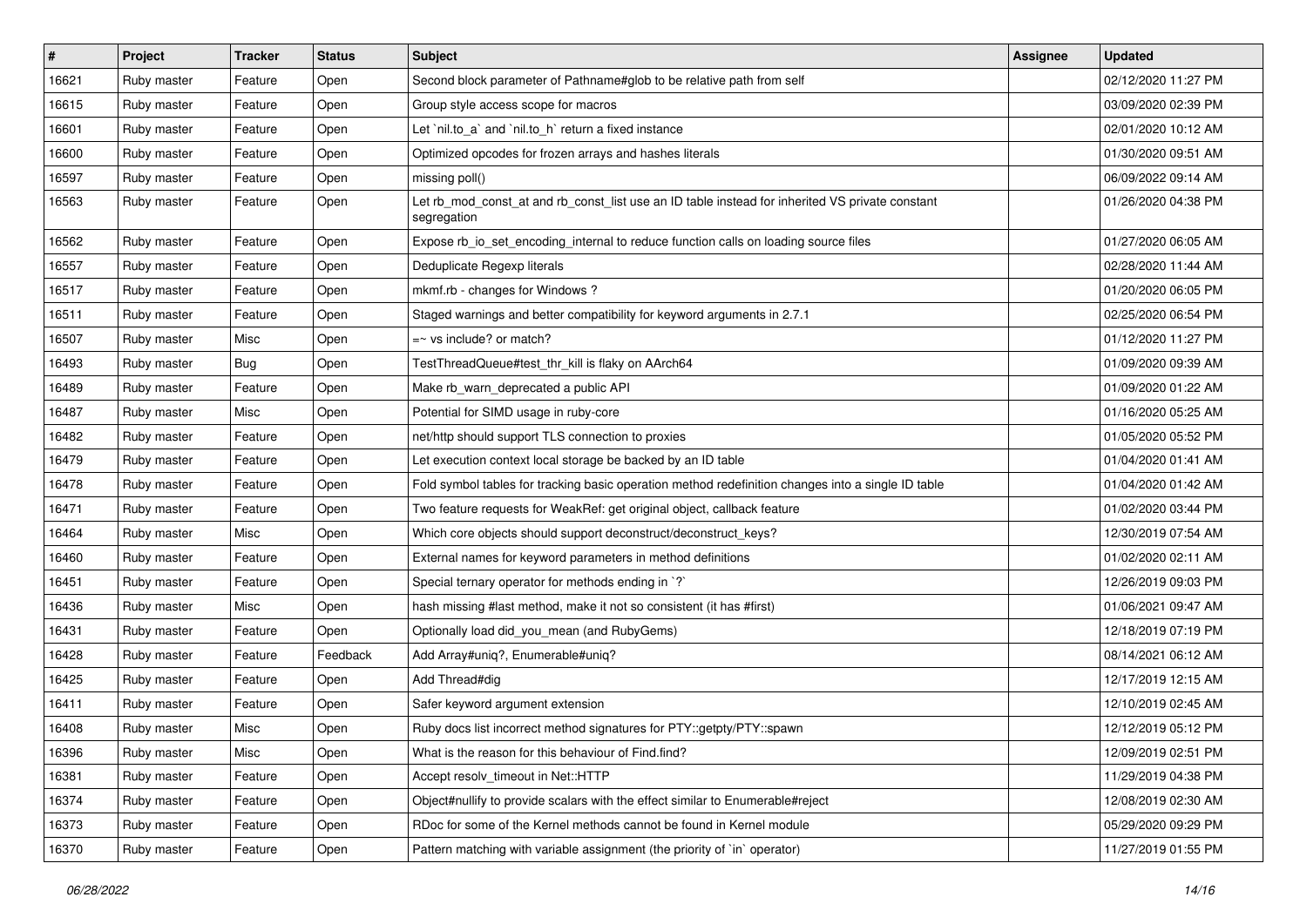| $\vert$ # | Project     | <b>Tracker</b> | <b>Status</b> | Subject                                                                                                                                               | <b>Assignee</b> | <b>Updated</b>      |
|-----------|-------------|----------------|---------------|-------------------------------------------------------------------------------------------------------------------------------------------------------|-----------------|---------------------|
| 16356     | Ruby master | Feature        | Open          | Method#inspect of argument forwarding                                                                                                                 |                 | 11/21/2019 01:54 PM |
| 16352     | Ruby master | Feature        | Open          | Modify Marshal to dump objects larger than 2 GiB                                                                                                      |                 | 06/10/2020 04:12 AM |
| 16347     | Ruby master | Feature        | Open          | InmutableObject                                                                                                                                       |                 | 12/23/2021 11:44 PM |
| 16346     | Ruby master | Misc           | Open          | Confusing macro name: RUBY MARK NO PIN UNLESS NULL                                                                                                    |                 | 11/13/2019 07:39 AM |
| 16341     | Ruby master | Feature        | Open          | Proposal: Set#to_proc and Hash#to_proc                                                                                                                |                 | 11/12/2019 08:12 PM |
| 16336     | Ruby master | Feature        | Open          | Allow private constants to be accessed with absolute references                                                                                       |                 | 11/14/2019 06:21 PM |
| 16296     | Ruby master | Feature        | Open          | Alternative behavior for `` in method body if `` is not in method definition                                                                          |                 | 11/10/2019 10:20 AM |
| 16288     | Ruby master | Bug            | Open          | Segmentation fault with finalizers, threads                                                                                                           |                 | 12/19/2019 07:46 PM |
| 16287     | Ruby master | Feature        | Open          | Proposal to add .second and .third in particular to class Array                                                                                       |                 | 10/31/2019 01:47 PM |
| 16282     | Ruby master | Feature        | Open          | Add "call data" wrapper IMEMO object so inline cache can be updated                                                                                   |                 | 10/29/2019 12:13 AM |
| 16276     | Ruby master | Feature        | Open          | For consideration: "private doend" / "protected doend"                                                                                                |                 | 11/19/2019 04:27 AM |
| 16273     | Ruby master | Feature        | Open          | Proposal: Shorthand operator for "#instance_method"                                                                                                   |                 | 01/14/2020 12:24 PM |
| 16267     | Ruby master | Misc           | Open          | MinGW CI - add to Actions ?                                                                                                                           |                 | 10/21/2019 01:10 AM |
| 16265     | Ruby master | Bug            | Open          | Test (spec) failure using current MSYS2 tools, related to -fstack-protector and possibly<br>D_FORTIFY_SOURCE=2                                        |                 | 12/03/2019 03:09 PM |
| 16252     | Ruby master | Feature        | Open          | Hash#partition should return hashes                                                                                                                   |                 | 11/18/2021 03:54 PM |
| 16249     | Ruby master | Feature        | Open          | Dir#empty? and File#empty?                                                                                                                            |                 | 10/19/2019 12:49 PM |
| 16246     | Ruby master | Feature        | Open          | require with an optional block that is evaluated when requiring fails                                                                                 |                 | 10/09/2019 11:16 AM |
| 16245     | Ruby master | Feature        | Open          | Add interfaces to count and measure size all IMEMO objects                                                                                            |                 | 10/17/2019 09:16 PM |
| 16244     | Ruby master | Feature        | Open          | Add a Time#before? and Time#after? method                                                                                                             |                 | 12/15/2019 12:59 AM |
| 16241     | Ruby master | Feature        | Open          | Shorter syntax for anonymous refinements                                                                                                              |                 | 11/20/2020 07:22 PM |
| 16235     | Ruby master | Misc           | Open          | ENV assoc spec test does not test invalid name                                                                                                        |                 | 10/05/2019 10:53 PM |
| 16231     | Ruby master | Feature        | Open          | Add #location to Net::HTTPResponse                                                                                                                    |                 | 10/06/2019 11:14 PM |
| 16183     | Ruby master | Feature        | Open          | Hash#with_default                                                                                                                                     |                 | 09/27/2019 08:35 AM |
| 16160     | Ruby master | Misc           | Open          | Lazy init thread local storage                                                                                                                        |                 | 09/22/2019 01:55 AM |
| 16158     | Ruby master | Bug            | Open          | "st" Character Sequence In Regex Look-Behind Causes Illegal Pattern Error When Combined With POSIX<br>Bracket Expressions And Case Insensitivity Flag |                 | 09/17/2019 09:37 AM |
| 16157     | Ruby master | Misc           | Open          | What is the correct and *portable* way to do generic delegation?                                                                                      |                 | 10/15/2019 04:28 PM |
| 16153     | Ruby master | Feature        | Open          | eventually_frozen flag to gradually phase-in frozen strings                                                                                           |                 | 02/10/2020 07:39 PM |
| 16150     | Ruby master | Feature        | Open          | Add a way to request a frozen string from to s                                                                                                        |                 | 06/03/2022 04:42 PM |
| 16147     | Ruby master | Feature        | Open          | List Comprehensions in Ruby                                                                                                                           |                 | 06/25/2020 06:23 PM |
| 16146     | Ruby master | Feature        | Open          | Array .difference allow custom comparison                                                                                                             |                 | 11/11/2019 08:34 PM |
| 16145     | Ruby master | <b>Bug</b>     | Open          | regexp match error if mixing /i, character classes, and utf8                                                                                          |                 | 09/06/2019 05:52 AM |
| 16143     | Ruby master | Bug            | Feedback      | BOM UTF-8 is not removed after rewind                                                                                                                 |                 | 06/09/2022 06:51 AM |